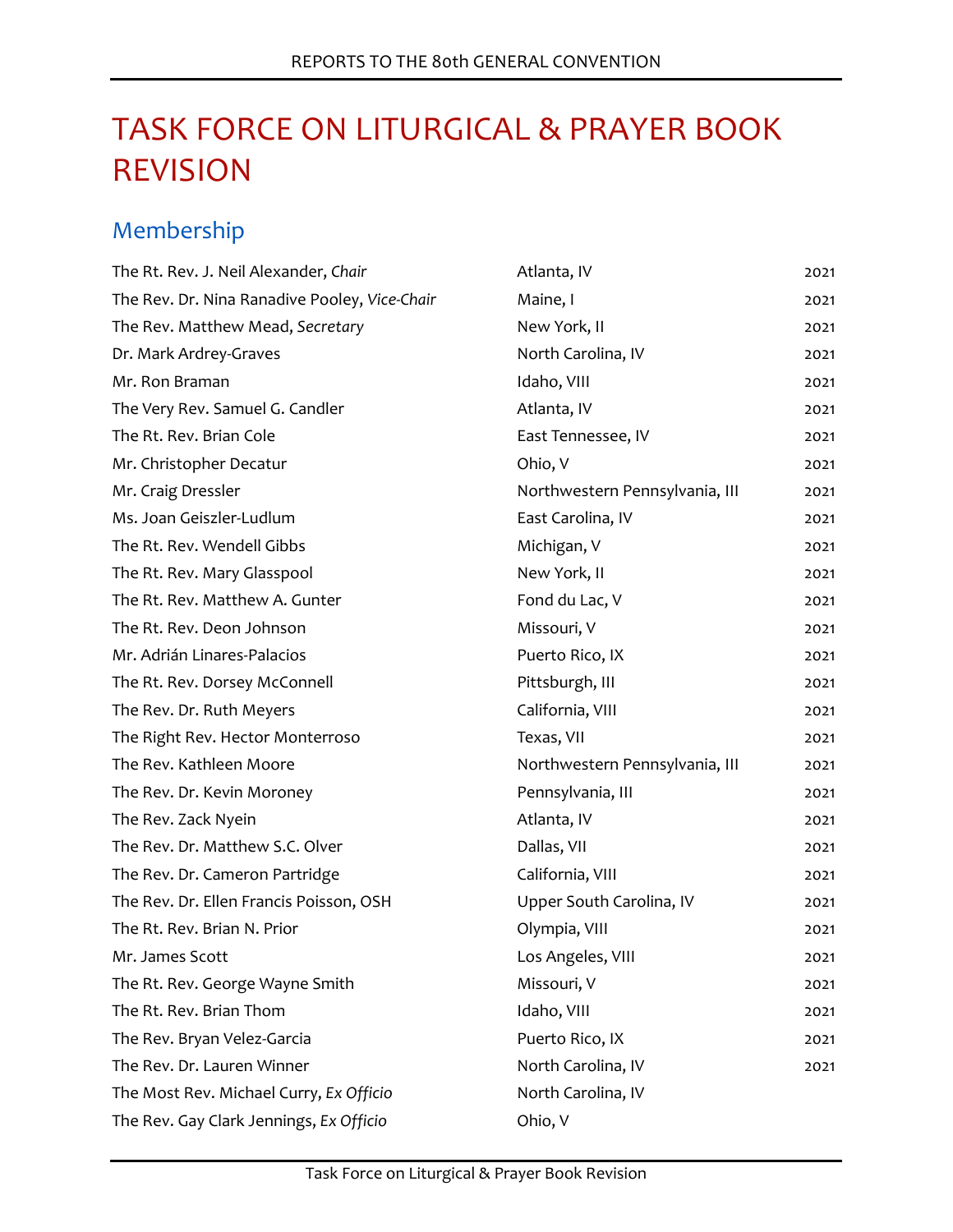# **Acknowledgements**

The committee would like to acknowledge the Rev. Paul Fromberg, liaison to the Standing Commission on Liturgy and Music, who was a full participant in our meetings and very helpful in the production of our work.

# Mandate

#### **2018-A068 Plan for the Revision of the Book of Common Prayer**

*Resolved,* the House of Deputies concurring, That the 79th General Convention, pursuant to Article X of the Constitution, authorize the ongoing work of liturgical and Prayer Book revision for the future of God's mission through the Episcopal branch of the Jesus movement. And, that it do so upon the core theological work of loving, liberating, life-giving reconciliation and creation care; and be it further

*Resolved,* that our methodology be one of a dynamic process for discerning common worship, engaging all the baptized, while practicing accountability to The Episcopal Church; and be it further

*Resolved,* That the 79th General Convention create a Task Force on Liturgical and Prayer Book Revision (TFLPBR), the membership of which will be jointly appointed by the Presiding Bishop and the President of the House of Deputies, and will report to the appropriate legislative committee(s) of the 80th General Convention, ensuring that diverse voices of our church are active participants in this liturgical revision by constituting a group with leaders who represent the expertise, gender, age, theology, regional, and ethnic diversity of the church, to include, 10 laity, 10 priests or deacons, and 10 Bishops; and be it further

*Resolved,* That this Convention memorialize the 1979 Book of Common Prayer as a Prayer Book of the church preserving the psalter, liturgies, The Lambeth Quadrilateral, Historic Documents, and Trinitarian Formularies ensuring its continued use; and be it further

*Resolved,* That this church continue to engage the deep Baptismal and Eucharistic theology and practice of the 1979 Prayer Book; and be it further

Resolved, That bishops engage worshiping communities in experimentation and the creation of alternative texts to offer to the wider church, and that each diocese be urged to create a liturgical commission to collect, reflect, teach and share these resources with the TFLPBR; and be it further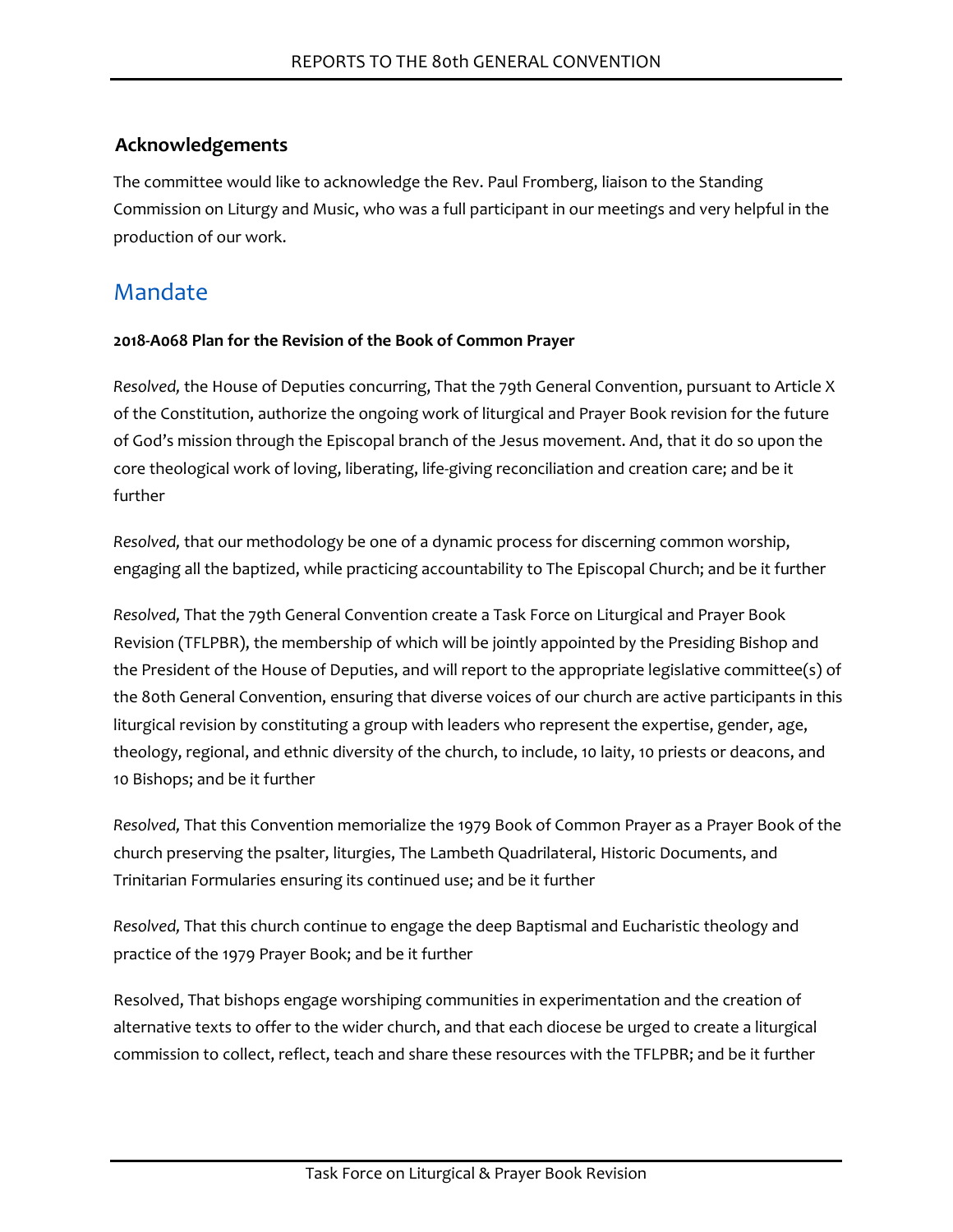*Resolved,* That the TFLPBR in consultation with the Standing Commission on Structure, Governance, Constitution and Canons is directed to propose to the 80th General Convention revisions to the Constitution and Canons to enable The Episcopal Church to be adaptive in its engagement of future generations of Episcopalians, multiplying, connecting, and disseminating new liturgies for mission, attending to prayer book revision in other provinces of the Anglican Communion; and be it further

*Resolved,* That liturgical and Prayer Book revision will continue in faithful adherence to the historic rites of the Church Universal as they have been received and interpreted within the Anglican tradition of 1979 Book of Common Prayer, mindful of our existing ecumenical commitments, while also providing space for, encouraging the submission of, and facilitating the perfection of rites that will arise from the continual movement of the Holy Spirit among us and growing insights of our Church; and be it further

*Resolved,* That such revision utilize the riches of Holy Scripture and our Church's liturgical, cultural, racial, generational, linguistic, gender, physical ability, class and ethnic diversity in order to share common worship; and be it further

*Resolved,* That our liturgical revision utilize inclusive and expansive language and imagery for humanity and divinity; and be it further

*Resolved,* That our liturgical revision shall incorporate and express understanding, appreciation, and care of God's creation; and be it further

*Resolved,* That our liturgical revision take into consideration the use of emerging technologies which provide access to a broad range of liturgical resources; and be it further

*Resolved,* That the SCLM create a professional dynamic equivalence translation of The Book of Common Prayer 1979 and the Enriching Our Worship Series in Spanish, French, and Haitian Creole; and that the SCLM diversify the publication formats of new resources, liturgies and rites to include online publishing; and be it further

*Resolved,* That this church ensure that, at each step of the revision process, all materials be professionally translated into English, Spanish, French, and Haitian Creole, following the principles of dynamic equivalence and that no new rites or liturgical resources be approved by this church until such translations are secured; and be it further

Resolved, That the TFLPBR shall report to the 80th General Convention; and be it further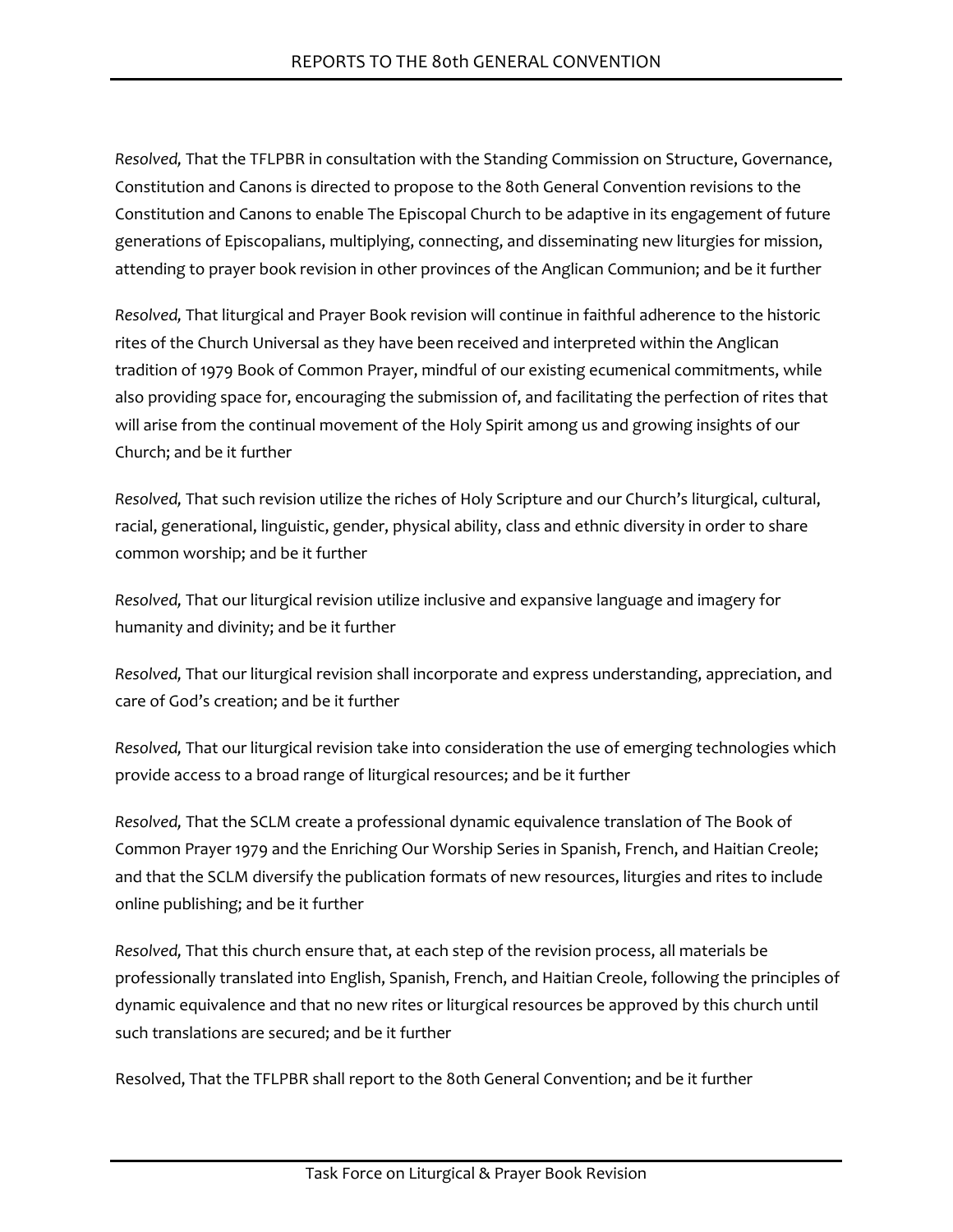*Resolved*, That there being \$201,000 in the proposed budget for the translation of liturgical materials, that the Executive Council be encouraged to identify additional funds in the amount of \$200,000 to begin this liturgical revision.

# Summary of Work

The Task Force on Liturgical and Prayer Book Revision, TFLPBR, was created by the 79th General Convention to initiate the work envisioned by Resolution 2018-A068. This report reflects the consensus of the Task Force on the work that was before it, summarizes the work that has been accomplished, and recommends to the 80th General Convention several resolutions for its consideration that are designed to sustain the direction set forth by 2018-A068 into the next triennium.

Due to the exigencies of the pandemic, the in-person meeting schedule originally planned for the triennium was severely truncated. As a result, much of the work had to be done by working groups and their efforts put before the whole of the Task Force for discussion, revision, and consent in online meetings. In order to facilitate this, we organized the Task Force into four working groups, as follows:

- Working Group I: Seek, Receive, Review
- Working Group II: Communications
- Working Group III: Constitution and Canons
- Working Group IV: Liturgical Revision and Creation

The bulk of the report that follows is organized around the tasks taken up by the Working Groups, including a description of their mandate and their principal accomplishments. Four resolutions for consideration by the 80th General Convention are included in the resolutions section that follows this summary report.

In addition to the work presented here by the Working Groups, all fully vetted and commended by the Task Force as a whole, it should be noted that the Working Groups also considered other aspects of the work of liturgical and Prayer Book revision that will be useful going forward. For example,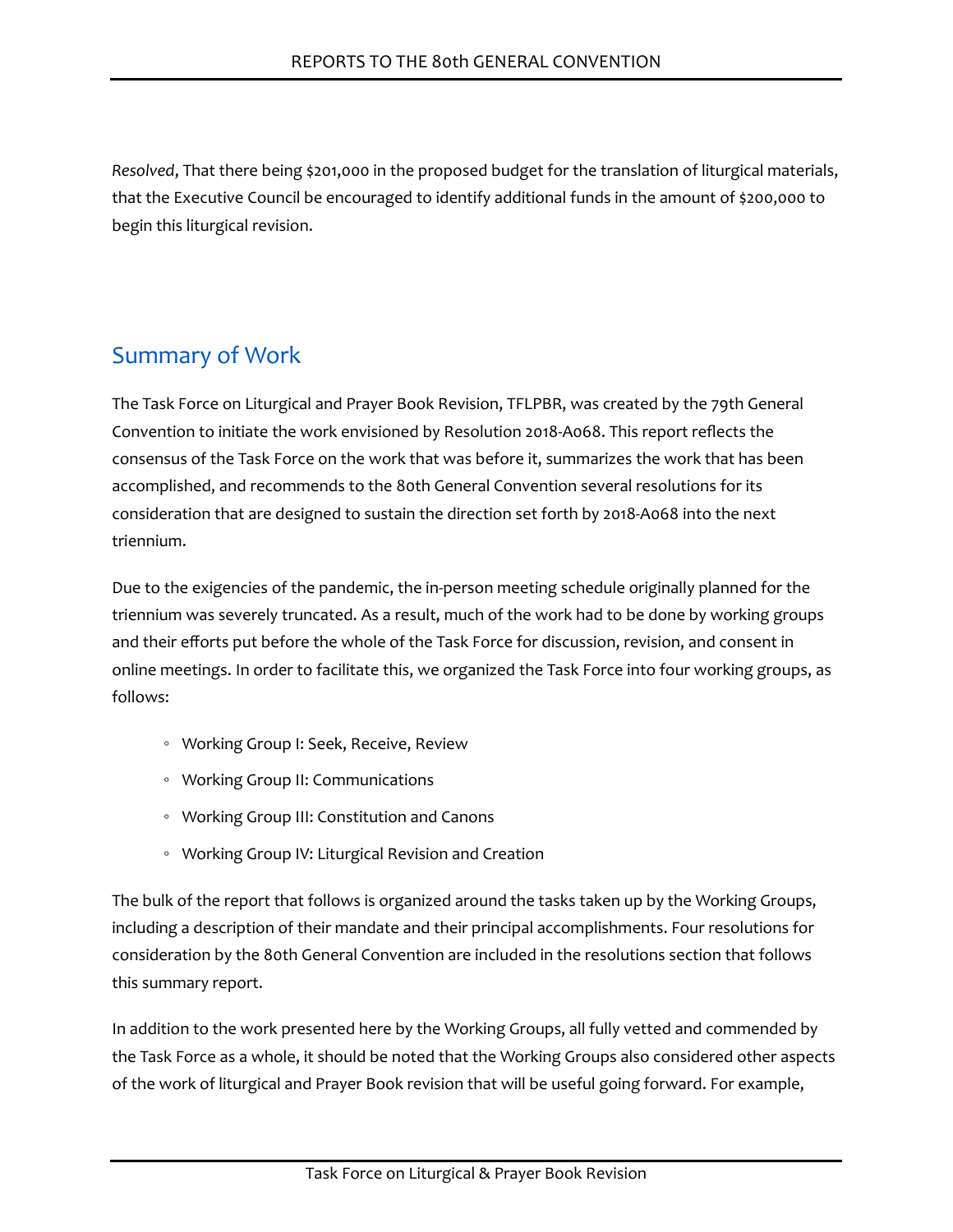*Working Group IV: Liturgical Revision and Creation* spent considerable time examining the present 1979 Book of Common Prayer, noting such things as rubrics that might require reinterpretation, rites that may require either amplification or abbreviation, or noting particular pastoral concerns for which the present rites are insufficient. Given the massive detail of such an undertaking, and the constraints experienced by us all during this triennium, it was impossible for the whole of the Task Force to engage in that level of detail. Nonetheless, we believe that it is helpful material to be passed on to those who pick up this work going forward. Other such examples include identifying rites that are needed, continuing to evaluate rites that have been proposed, and exploring a variety of rich ideas that have been submitted.

Early in the process, *Working Group IV: Liturgical Revision and Creation* created a working document, based upon and interpreting 2018-A068, as a framework for guiding our work. The document was subsequently discussed and adopted by the whole Task Force and delineates our common understanding of the parameters of the work before us. That text is as follows:

#### **Common Prayer: Worship in The Episcopal Church**

Resolution 2018-A068 calls us to 'memorialize' the 1979 BCP, create new liturgies, and use emerging technologies. Thus, we propose the following:

- 1. That the 1979 BCP is the foundation and model for common prayer and liturgical development in The Episcopal Church;
- 2. That the 1979 BCP is maintained as an authorized text within a growing set of authorized liturgical materials for common prayer;
- 3. That the primary platform for our authorized liturgies be digital and online, organized according to the shape of the 1979 BCP, thus allowing for the authorization of more material than is possible within the limits of a printed book (with printed books remaining as an option);
- 4. That this new set of authorized liturgies be titled *Common Prayer: Worship in The Episcopal Church*, or something similar, that sets it within the BCP tradition;
- 5. That authorized liturgies will be consistent with the Trinitarian, Baptismal and Eucharistic theology of the 1979 BCP; and will be consonant with the directives of the General Convention with respect to liturgical language, inclusive and expansive language, and creation care; and will honor the Church's increasing diversity;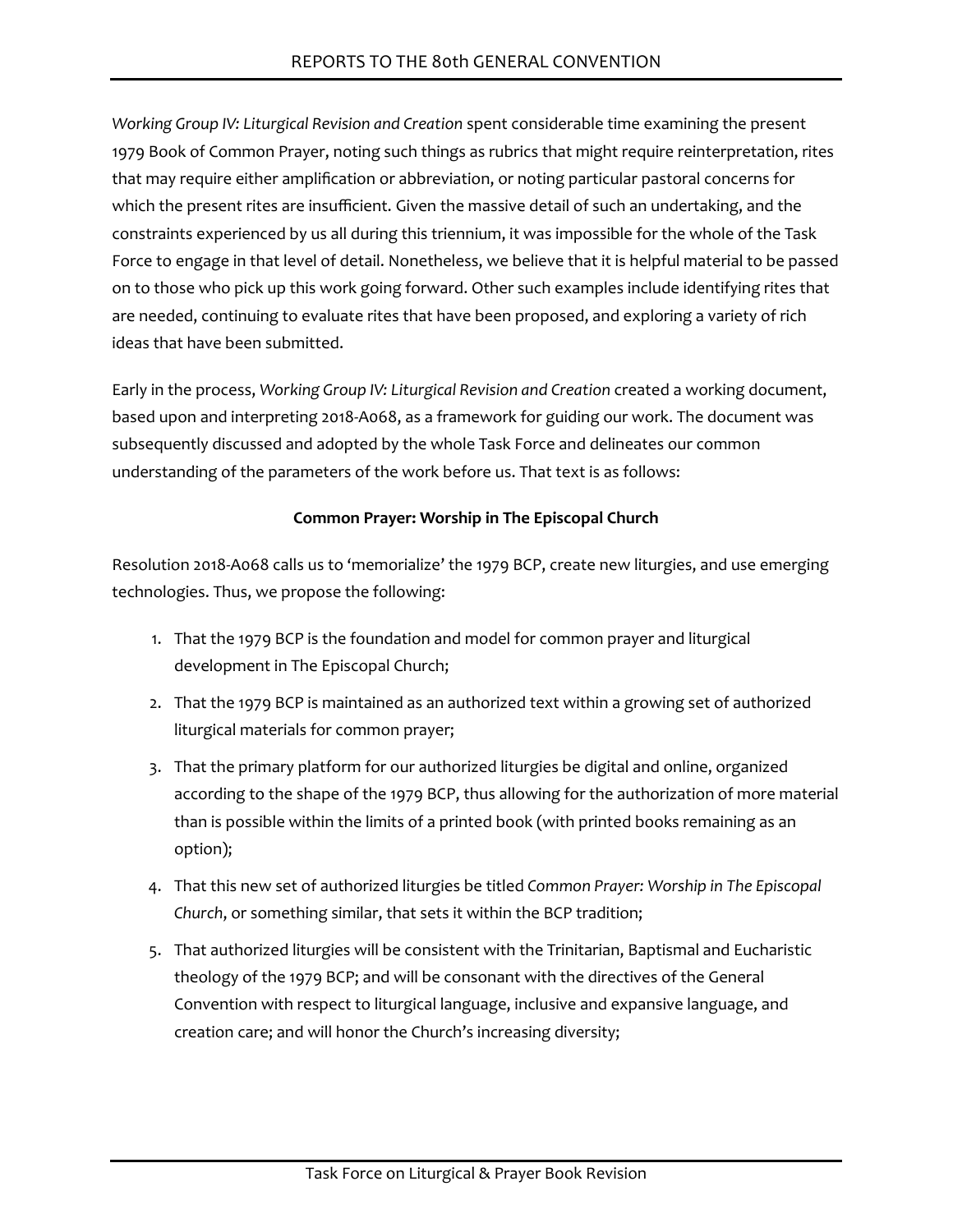6. That we continue the requirement of approval by two consecutive General Conventions for authorized rites included in *Common Prayer: Worship in The Episcopal Church*, and that we encourage the further development of alternative rites for use;

The above statement, as an interpretation of 2018-A068, has guided our work as a Task Force.

To facilitate the work of the Task Force, very early in our work together, *Working Group II: Communications* created a website both as a communications tool for the work of the Task Force, but also as a point of reference for materials created by the Task Force as well as a depository of liturgical materials already available for use in The Episcopal Church. The website will be described in greater detail in the report of *Working Group II: Communications* below, but all bishops and deputies are strongly encouraged to visit the website and familiarize themselves with the breadth of its content. Please visit: [www.episcopalcommonprayer.org.](www.episcopalcommonprayer.org)

# **Report of Working Group I: Seek, Receive, and Review**

#### **Introduction**

The 79th General Convention authorized the ongoing work of liturgical and Prayer Book revision and called for bishops to "engage worshiping communities in experimentation and the creation of alternative texts to offer to the wider church" (2018-A068). To assist dioceses and congregations in this work and to guide the work of liturgical revision, the Task Force on Liturgical and Prayer Book Revision developed principles, rooted in Anglican tradition, as received and interpreted in the 1979 Book of Common Prayer.

As background, the Task Force on Liturgical and Prayer Book Revision reviewed earlier work of the Standing Commission on Liturgy and Music, which identified qualities that make public prayer recognizably Anglican:

- It resonates with Scripture and proclaims the gospel.
- It is rooted in Anglican theological tradition.
- It has high literary value; it is beautiful according to accepted and respected standards.
- It uses the recurring structures, linguistic patterns, and metaphors of the 1979 Book of Common Prayer.
- It is formal, not casual, conversational, or colloquial.
- It is dense enough to bear the weight of the sacred purpose for which it is intended.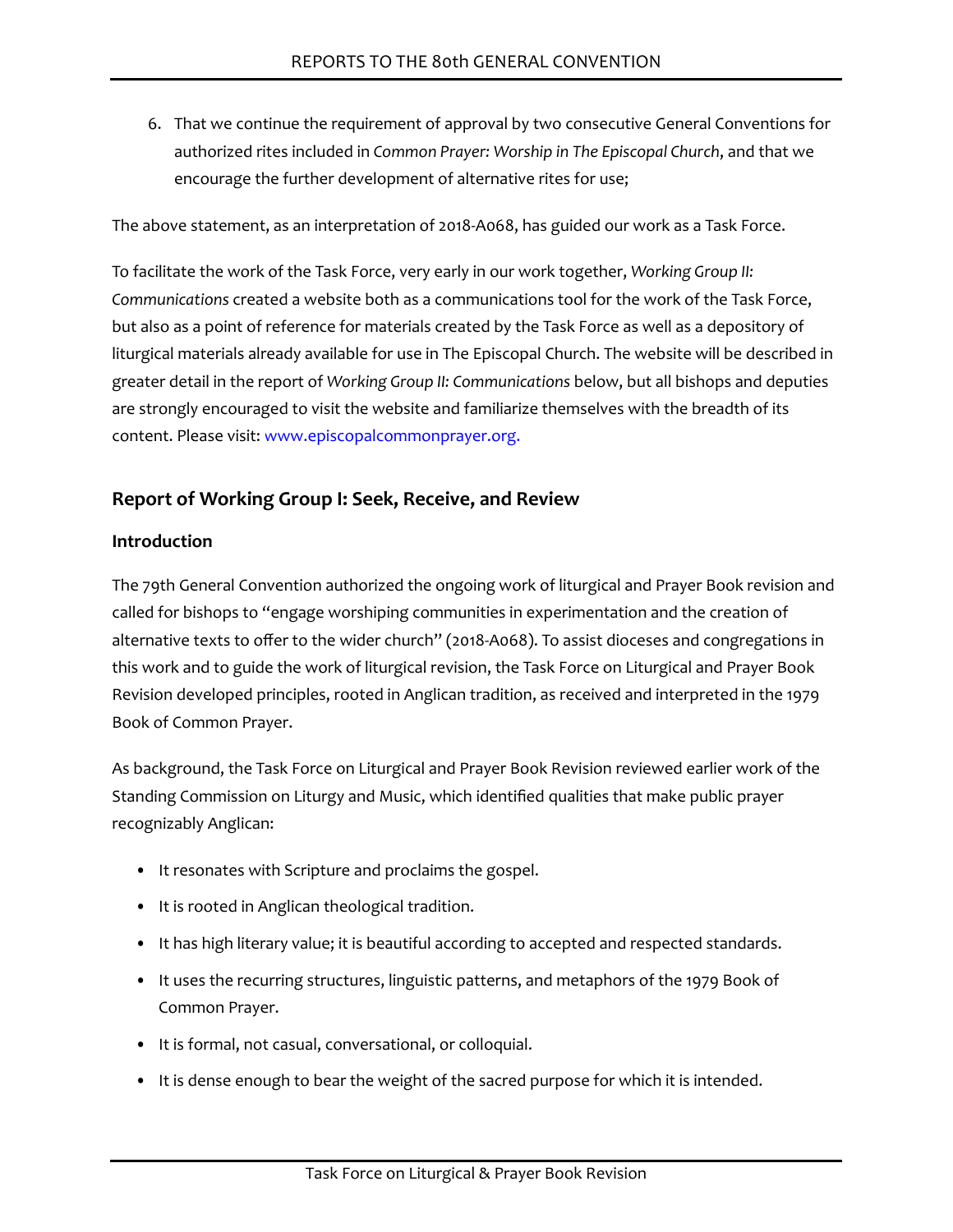- It is metaphoric without being obtuse.
- It is performative: that is, it effects what it says.  $(1)$

<span id="page-6-0"></span>In developing the principles, the Task Force took into account the directions for revision in Resolution 2018-A068:

- to "utilize the riches of Holy Scripture and our Church's liturgical, cultural, racial, generational, linguistic, gender, physical ability, class and ethnic diversity in order to share common worship";
- to "utilize inclusive and expansive language and imagery for humanity and divinity";
- to "incorporate and express understanding, appreciation, and care of God's creation"; and
- to "engage the deep Baptismal and Eucharistic theology and practice of the 1979 Prayer Book."

<span id="page-6-1"></span>The principles also draw upon the work of the International Anglican Liturgical Consultation<sup>[\(2\)](#page-24-1)</sup> as well as liturgical practices and Prayer Book revision in other provinces of the Anglican Communion.

In December 2019, the Task Force made a draft of the principles available on its website: [www.episcopalcommonprayer.org](http://www.episcopalcommonprayer.org/) and invited comments. It now presents these principles to General Convention and recommends that these guide the ongoing work of liturgical and Prayer Book revision:

# **Principles to Guide the Development of Liturgical Texts**

#### *Scriptural Foundations*

- <span id="page-6-2"></span>• Christian liturgy is rooted in the riches of Scripture in a number of essential ways:
	- The Bible is read within the context of public liturgy and is proclaimed as the Word of God.
	- The language and content of Christian liturgy are in accord with Scripture and affirm beliefs that are congruent with Scripture as interpreted by the Church under the guidance of the Holy Spirit.  $(3)$
	- The language of the rites draws on biblical vocabulary and phraseology in such a way as to indicate the rootedness of the language in Scripture. This extends to the actual quotation of biblical language within a liturgical text or the appropriation of verses or passages into a rite such that they become part of the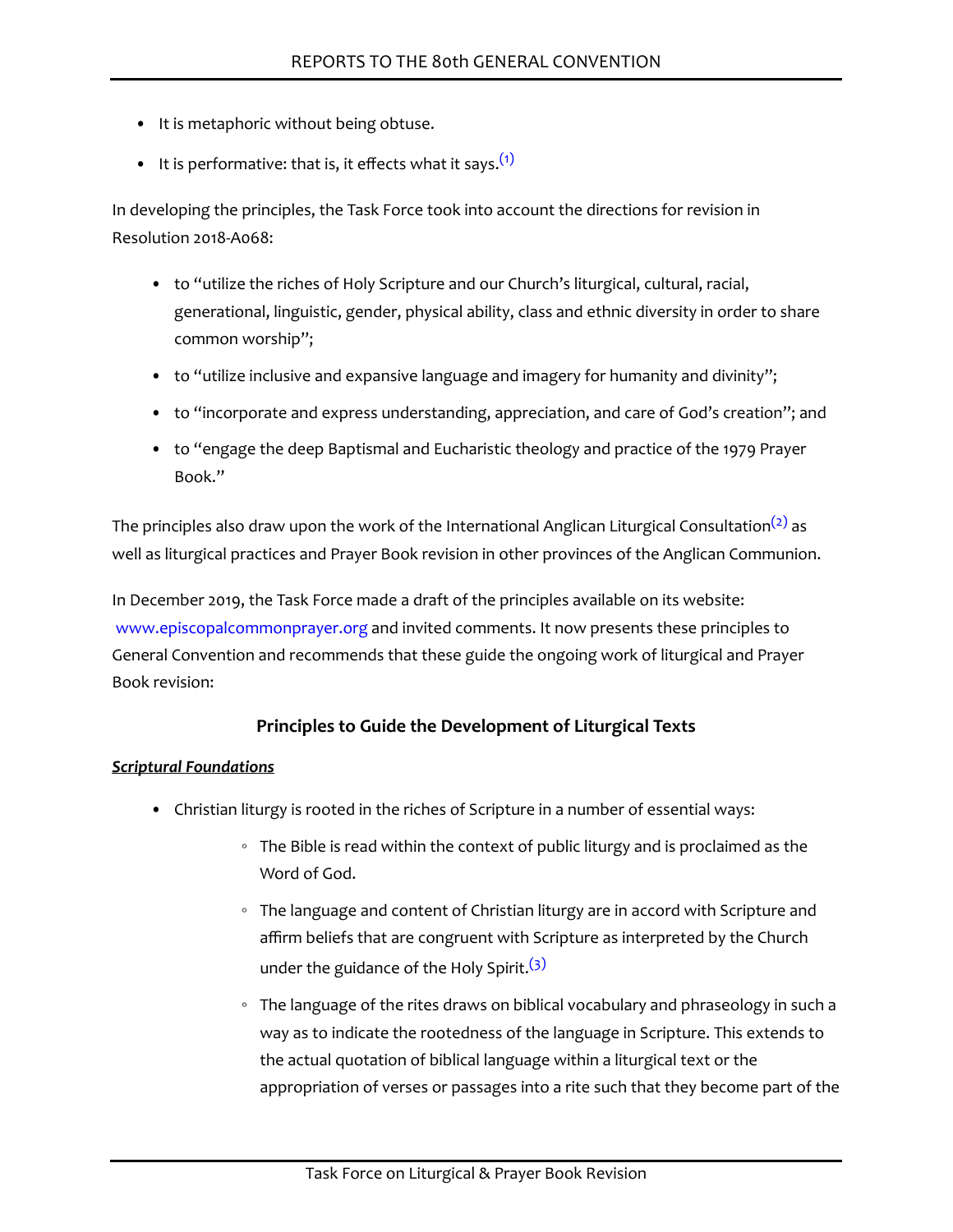liturgy (for example, opening sentences in the Daily Offices), as distinct from the ordered reading of Scripture by way of a lectionary.

- Christian liturgy is itself a response to a directive in Scripture, such as Jesus' command to "do this" at the Last Supper or to baptize all nations in Matthew 28.
- Christian liturgy is scriptural when it uses images, metaphors, and prayer forms found there as the basis for praising and petitioning God as revealed in Jesus Christ.
- Christian liturgy is scriptural when it asks God to act in accordance with the ways in which Scripture reveals that God has acted in the past, as the classical collect formulas often do ("O God who [insert past action of God]...").

#### *Anglican Theological Tradition*

The Preamble to the Constitution of The Episcopal Church makes clear that the Book of Common Prayer sets forth "the historic Faith and Order" of this Church.

The Apostles' and Nicene Creeds summarize core Christian teachings that are recognized ecumenically. The nineteenth-century Chicago-Lambeth Quadrilateral, one of the Historical Documents contained in the 1979 BCP, identifies the Apostles' Creed "as the Baptismal Symbol" and the Nicene Creed as "the sufficient statement of the Christian Faith." $(4)$ 

# <span id="page-7-0"></span>*Ritual Texts*

Liturgy is a form of ritual, a genre that has certain characteristics:

- **Ritual texts are prayed aloud,** which means that they must be characterized by a poetic sensitivity and rhythm that make them comfortable to be prayed in unison and also move easily into the memory of those who use them.
- **Christian liturgy is dialogical by nature**, involving an assembly speaking to God in words of praise, thanksgiving, confession, intercession, and sometimes lament; God speaking to the assembly through scripture and in words of welcome, healing, absolution, and blessing; and members of the assembly speaking to one another, including verbal exchange between presider and congregation.
- **Christian worship builds up the body of Christ,** in language and ritual action intended to form the whole person.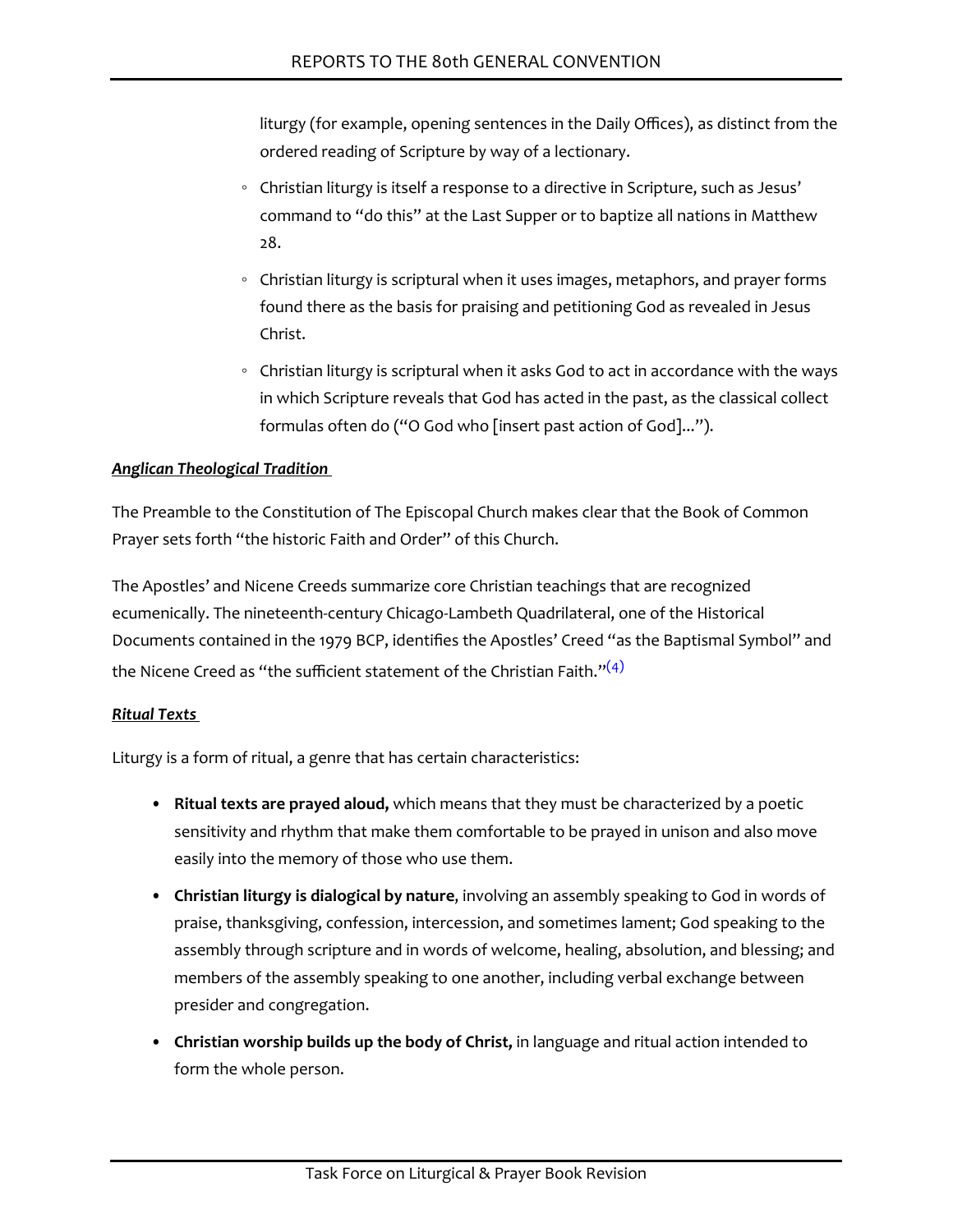#### *Expansive and inclusive language.*

We seek *to maximize rather than erase language from our liturgical lexicon.*

- **Language matters.** It shapes our sense of reality and is therefore crucial for our understanding of God and others. Through language we forge and maintain our relationships with God and one another.
- **Expansive Language**. Expansive language seeks to tell as much truth about God as we can, utilizing the full range of language available to us. It does not displace traditional language for God but uses additional metaphors. Of course, no human language can contain God. Even so, our theologies of creation, the Incarnation, and the Resurrection affirm that the material world, including language, is a means to understand God in a more faithful way.
- **Inclusive Language.** Our language often has built-in biases that exclude and harm some persons. When exclusive language is used, we fall short of our calling to respect all who are created in the image of God. By using inclusive language for humanity, we respect the dignity of every human being.

#### *Worship and Culture*

<span id="page-8-0"></span>Christian worship is always celebrated in a local cultural context. The Nairobi Statement of the Lutheran World Federation identifies four ways in which worship is related dynamically to culture $^{(5)}$  $^{(5)}$  $^{(5)}$ , which we commend:

- *Transcultural*. "The resurrected Christ whom we worship, and through whom by the power of the Holy Spirit we know the grace of the Triune God, transcends and indeed is beyond all cultures." Core elements of worship transcend cultural context, including baptism with water in the Triune name, the celebration of Eucharist, the proclamation of Scripture, intercession for the needs of the Church and the world, and use of the Lord's Prayer and the ecumenical creeds, i.e., the Apostles' and Nicene Creeds.
- *Contextual.* "Jesus whom we worship was born into a specific culture of the world. In the mystery of his incarnation are the model and the mandate for the contextualization of Christian worship." In contextualization, the meanings and actions of worship are expressed in the language and forms of the local culture, where those are not contrary to Scripture. Elements from the local culture that are in harmony with Scripture may be added to enrich the worship.
- *Counter-cultural*. "Some components of every culture in the world are sinful, dehumanizing, and contradictory to the values of the Gospel. From the perspective of the Gospel, they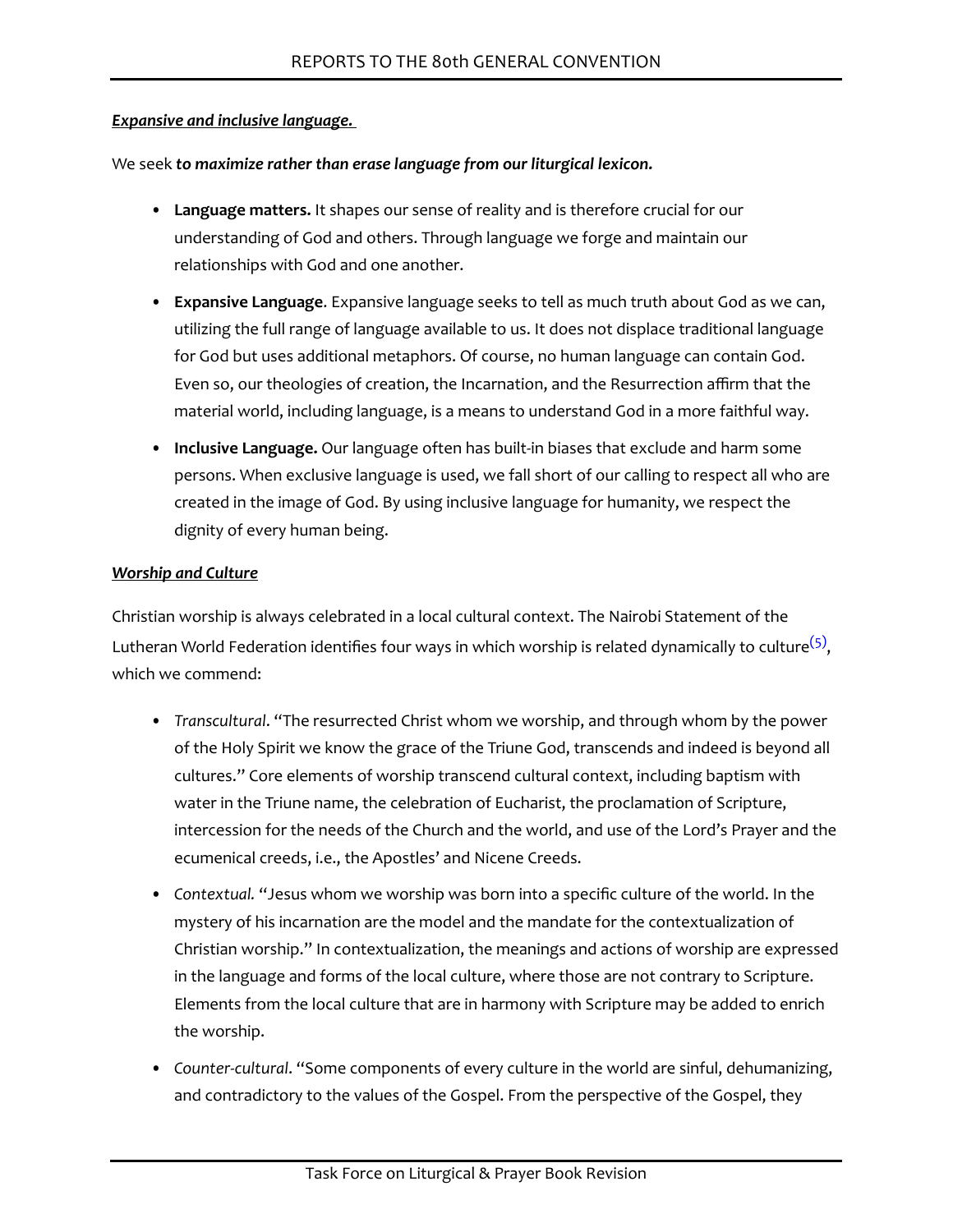need critique and transformation. Contextualization of Christian faith and worship necessarily involves challenging of all types of oppression and social injustice wherever they exist in earthly cultures."

• *Cross-cultural.* Sharing "elements of worship across cultural barriers helps enrich the whole Church" and strengthen our bonds as the Body of Christ. "Care should be taken that the music, art, architecture, gestures and postures, and other elements of different cultures are understood and respected when they are used by churches elsewhere in the world."

#### *Rites*

- 1. **Holy Baptism.** "Holy Baptism is full initiation by water and the Holy Spirit into Christ's Body the Church. The bond which God establishes in Baptism is indissoluble" (BCP p. 298). The International Anglican Liturgical Consultation has identified key characteristics of baptismal rites $(6)$ .
- <span id="page-9-0"></span>a. They are celebrated with the gathered community of faith and normatively take place within the context of the Holy Eucharist.
- b. They are for people of any age.
- c. The administration of water follows a profession of faith (and presumably catechesis in that faith) in Jesus Christ and the Holy Trinity and renunciation of all powers that rebel against this God.
- d. Baptism is administered in the Name of the Father, and of the Son, and of the Holy Spirit.
- e. "Baptism once received is unrepeatable and any rites of renewal must avoid being misconstrued as rebaptism."

<span id="page-9-1"></span>2. **The Holy Eucharist.** The action of the Eucharist has historically been marked by a structural shape within which specific kinds of praise and petition are articulated. The International Anglican Liturgical Consultation has outlined the following structure $(7)$ :

a. *Gathering and Preparation:* The gathering draws the assembly together as the Body of Christ, setting the tone for worship and preparing the assembly to hear the Word and participate in the Sacrament. In the 1979 BCP, the gathering includes an acclamation, a song or act of praise (for example, Gloria in excelsis, Kyrie, or Trisagion), and an opening collect. Historically, Anglican rites have included the Collect for Purity. Many newer rites, including the optional Penitential Order in the 1979 BCP, also have a general confession of sin as part of the preparation.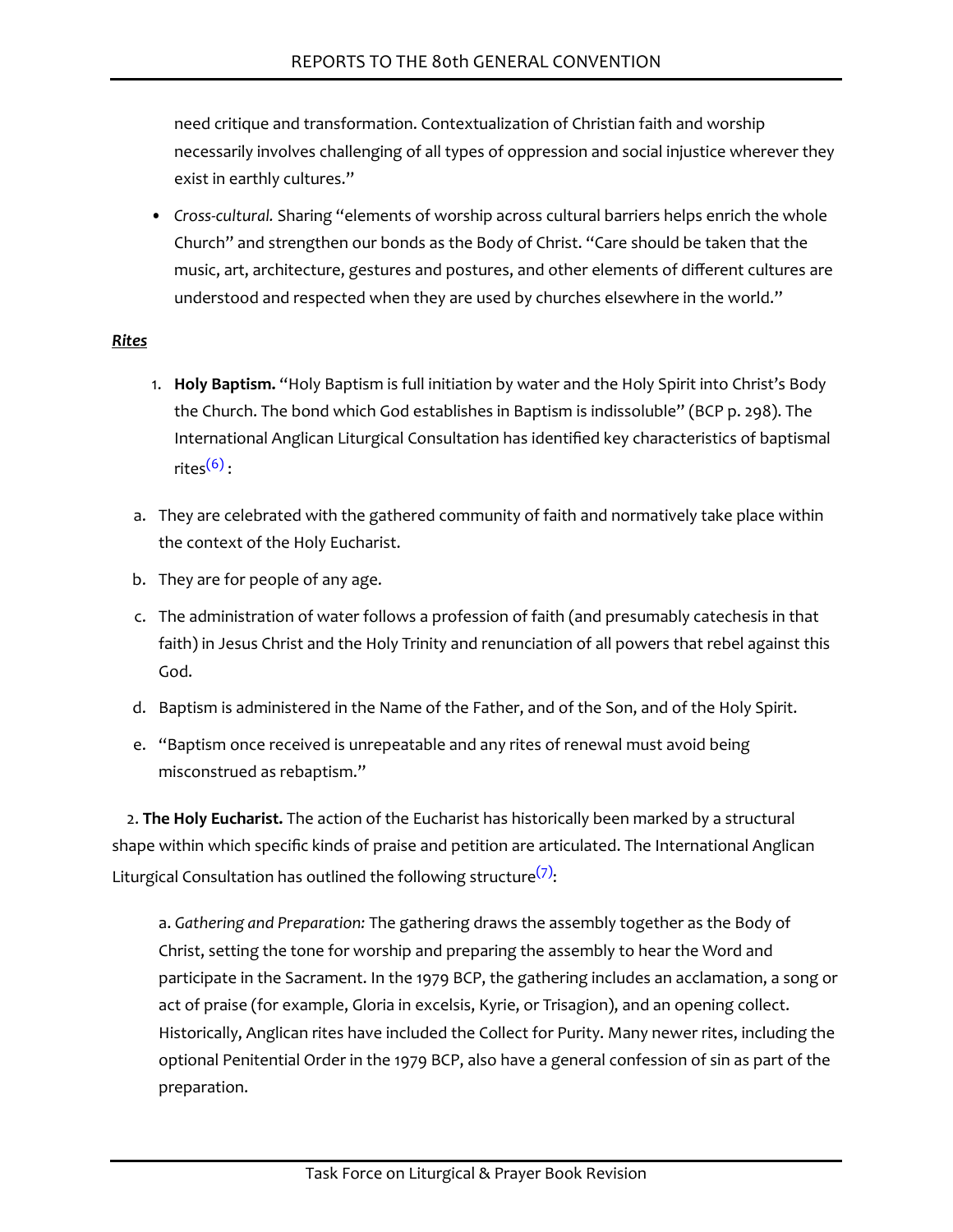b. *Proclaiming and Receiving the Word of God:* The reading of at least two passages from Scripture, including one from the Gospels, has been normative, followed by an explication of the Scriptures in a sermon or homily. The proclamation of Scripture normally is followed by some response, often in psalmody, canticles, or hymns. The response to the Gospel is the sermon and the Creed. The 1979 BCP requires a sermon and calls for the Nicene Creed to be used on Sundays and other Major Feasts.

c. *Prayers of the People*: Essential to the gathering of God's priestly people is their communal intercession on behalf of the Church and the world, the living and the dead. Thanksgiving for the communion of saints is also common. The 1979 BCP lists areas that must be included in the intercessions (the universal Church, the Nation and all in authority, the welfare of the world, the concerns of the local community, the sick and suffering, and the departed) and the BCP invites congregations to craft their own intercessory prayers. In the 1979 BCP, following the pattern of earlier prayer books, a general confession and absolution follows the prayers of the people. The Peace provides a ritual expression of the unity of the Body of Christ as they come together to offer the Holy Eucharist.

d. *Celebrating at the Lord's Table*, which the 1979 BCP calls "The Holy Communion" (pp. 333, 361):

i. *Preparation*: The bread and wine are prepared for the celebration, and other gifts of the assembly are gathered and presented. In the 1979 BCP, the rubrics for Rite I and Rite II call this the "Offertory."

ii. *The Eucharistic Prayer:* The Eucharistic Prayer includes both thanksgiving and intercession. Eucharistic prayers in The Episcopal Church are shaped by a structure introduced from the Scottish Episcopal Church in the eighteenth century, which includes a number of identifiable features:

1. Opening dialogue ("The Lord be with you… give thanks and praise")

2. Praise and thanksgiving for creation and the work of redemption

3. The *Sanctus* and *Benedictus*

4. Praise and thanksgiving for creation and the work of redemption continue after the *Sanctus* and *Benedictus*

5*.* Institution Narrative (Jesus' actions at the Last Supper)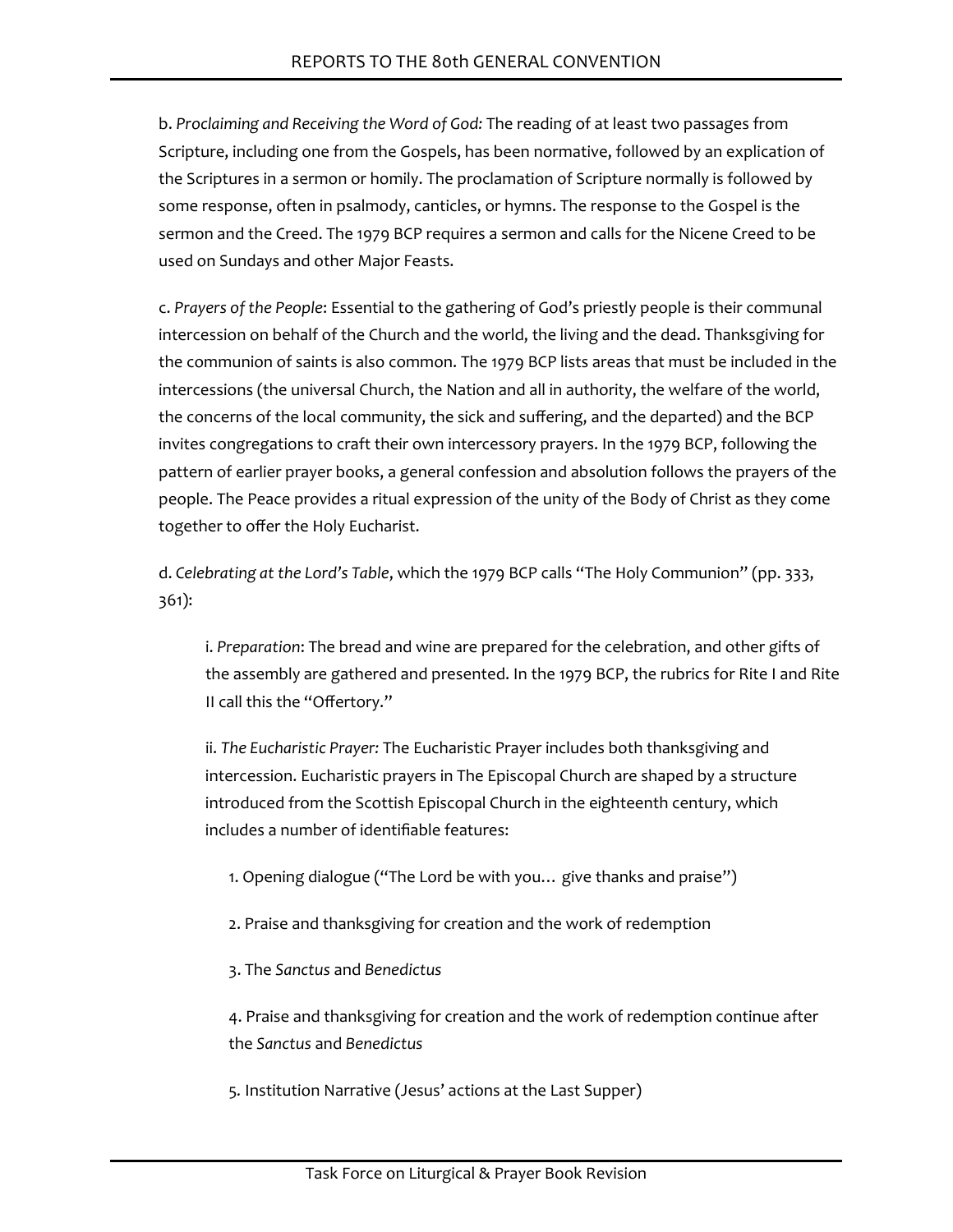6. Anamnesis (remembrance of Christ's death and resurrection and anticipation of his coming again) with an explicit offering ("oblation") of the gifts of bread and wine

7. Epiclesis (invocation of the Spirit) over the bread and wine, joined to prayer for the gathered community

8. Anglican eucharistic prayers have also included a self-offering of the people and prayers for the acceptance of the offering, and occasionally more extensive supplications. In contemporary eucharistic prayers, this supplication typically includes an expression of hope, such as participation in the heavenly banquet at the end of time.

9. Trinitarian doxology

10. The Lord's Prayer usually follows the eucharistic prayer

11. Breaking the Bread: The 1979 BCP highlights the action by calling for silence after the breaking the bread and providing a fraction anthem that may be said or sung.

12. The Reception of Communion: The 1979 BCP provides several options for the words said at the administration of communion. The Additional Directions in the 1979 BCP call for the celebrant to receive first, followed by other clergy at the altar/ table.

13. Sending (Going Out as God's People): A prayer after communion may include communal expression of thanksgiving for the gifts received and/or reference to the gathered community being sent into the world. A trinitarian blessing is common, though not necessary, and the final words of the liturgy are a dismissal, sending the assembly into the world.

3. **The Daily Office:** Of all the historic Christian rites, the texts of the Daily Office rites have been more explicitly scriptural than any other, as the majority of the language was directly taken from the Bible. In the 1979 BCP, the Daily Offices maintain the structure introduced in the first English Book of Common Prayer (1549). Fundamental features of Anglican Daily Offices include:

a. The 1979 BCP calls the opening section "The Invitatory." This takes the form of a verse and response, followed by a trinitarian doxology. An invitatory Psalm (Venite or Jubilate) has been part of Anglican Morning Prayer since the sixteenth century. For Evening Prayer, the 1979 BCP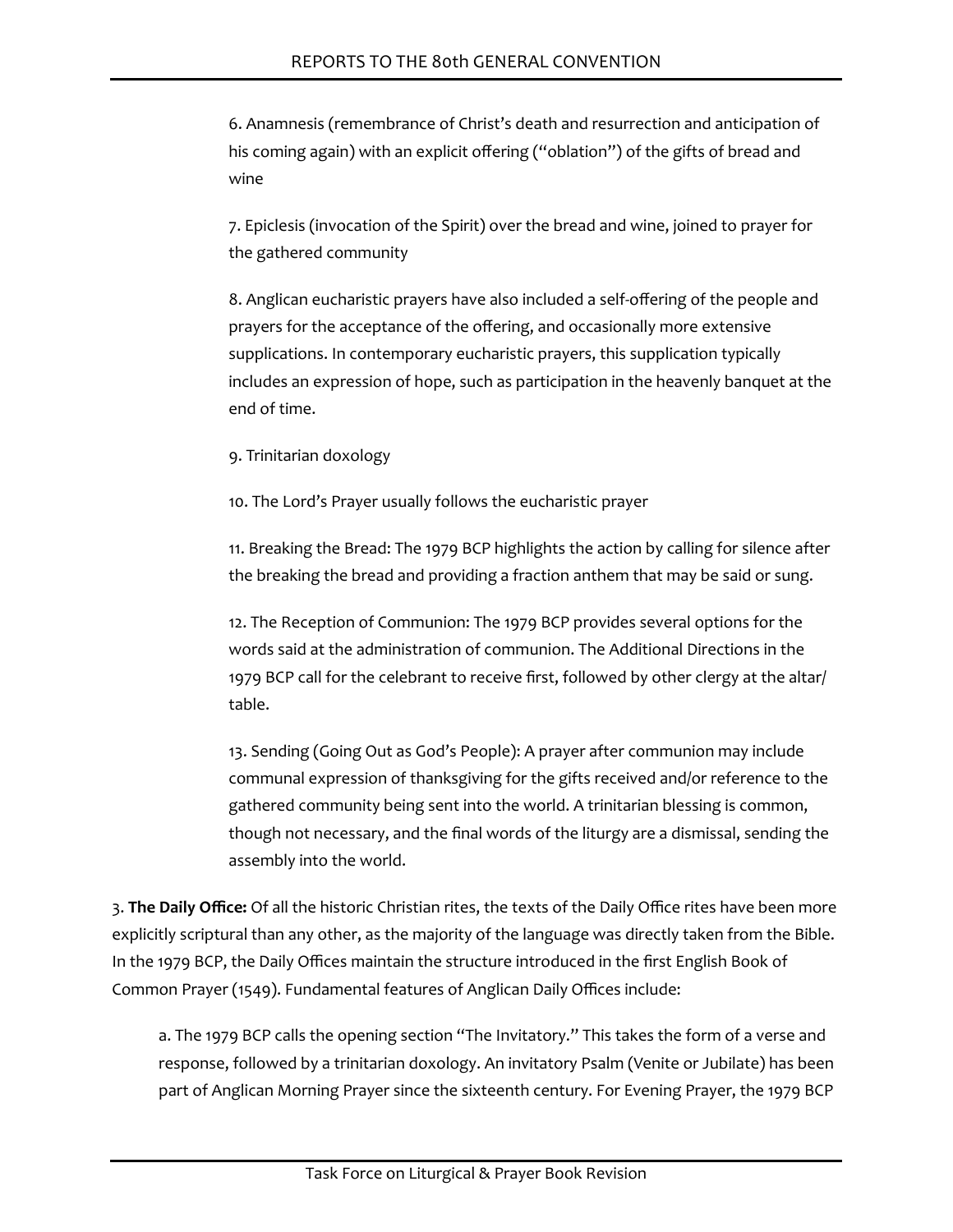introduced the ancient Greek hymn "O gracious light." An opening sentence of scripture and a general confession and absolution (or declaration of pardon) may precede the opening verse.

b. The recitation of a portion of the Psalter, as designated in a lectionary.

c. The reading of portions of Holy Scripture, also designated in a lectionary.

d. Response to the reading in praise, with texts usually taken directly from Scripture (i.e., canticles)

e. Prayer that since the sixteenth century has included the Lord's Prayer, suffrages (a series of verses and responses), and collects. The 1979 BCP adds a prayer for mission and allows for authorized intercessions and thanksgivings to follow the collects.

f. The offices have also included the recitation of the Apostles' Creed as well as hymns and anthems.

g. Since the seventeenth century, Anglican Offices have concluded with the Prayer of St. Chrysostom and the Grace (2 Cor. 13). The 1979 BCP allows for either the General Thanksgiving or the Prayer of St. Chrysostom or both, and adds the optional verse "Let us bless the Lord" before the Grace.

# **Seeking and Receiving Liturgical Material from Dioceses and Worshiping Communities**

Early in the triennium, the Task Force communicated with every diocesan bishop, encouraging each bishop to create a diocesan liturgical commission and share with the Task Force the name of the chair or a contact person in the diocese. As the Task Force learned of diocesan liturgical commissions it posted that information on its website [www.episcopalcommonprayer.org.](http://www.episcopalcommonprayer.org/) In February 2020, the Task Force published guidelines for diocesan liturgical commissions.

Through the diocesan liturgical commissions and social media, the Task Force invited worshiping communities and individuals to submit new liturgical materials. Over the course of three meetings (in-person and online), Working Group I reviewed twenty-four (24) submissions of alternative liturgical texts or sets of texts. Using the *Principles to Guide the Development of Liturgical Texts* and the *Guidelines for Expansive and Inclusive Language* as developed by the Task Force, each submission or collection was evaluated to determine if it satisfactorily met all criteria of the Principles and Guidelines. Every submission was read by each member of Working Group I for review of language and theology. Most submissions were read aloud within Working Group I to hear their cadence and literation.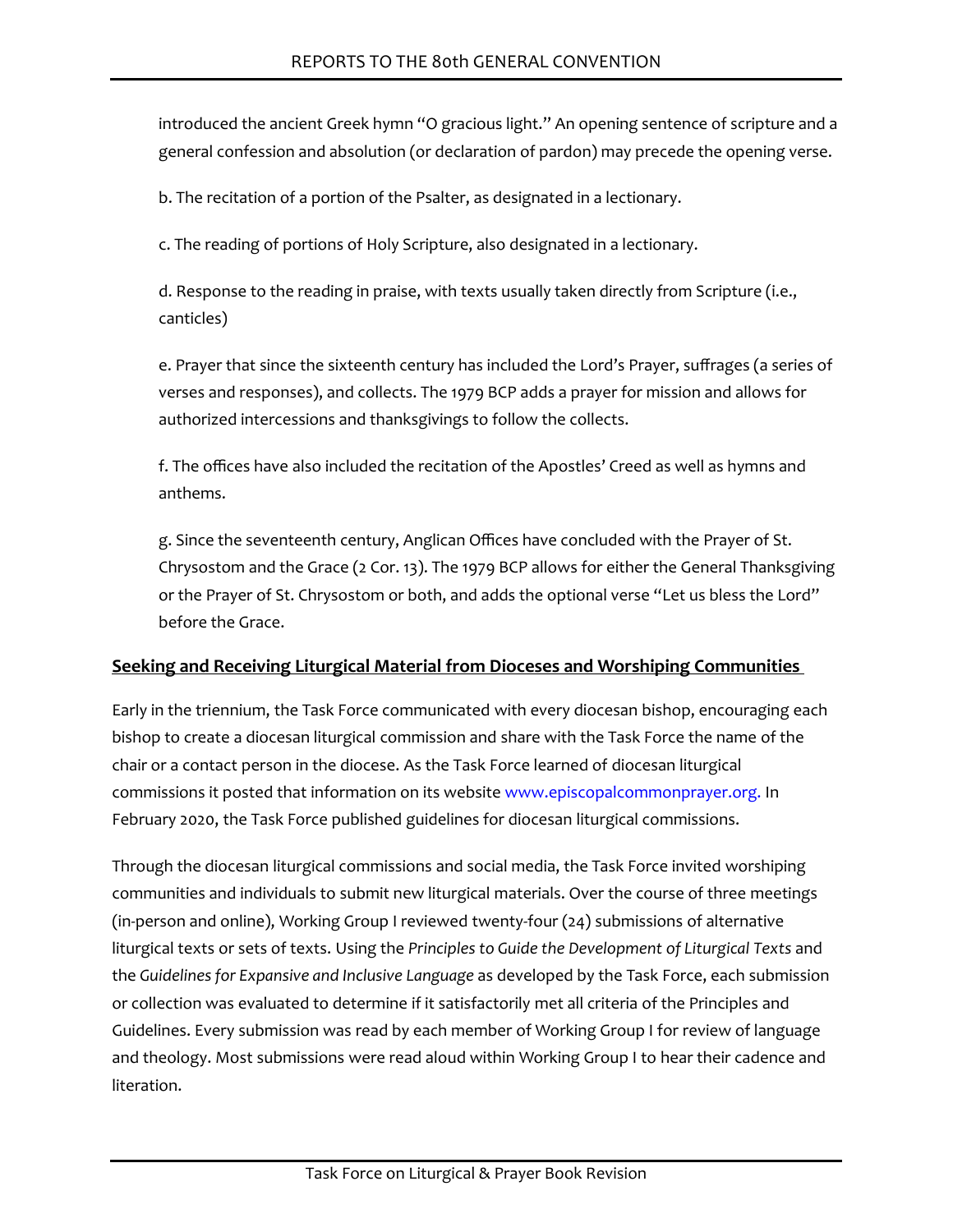Of the twenty-four submissions, six were found to meet the full requirements of the Principles and the Guidelines. These six are commended to the Standing Commission on Liturgy and Music for its continued review. The six examples of alternative liturgical texts are available on the website: [www.episcopalcommonprayer.org.](http://www.episcopalcommonprayer.org/)

On behalf of the Task Force, Working Group I has prepared a resolution that calls for liturgical revision to continue in two ways: first, through experimentation and creation of alternative texts in local worshiping communities, under the guidance of diocesan bishops and liturgical commissions, a process introduced in resolution 2018-A068; second, through the development of liturgical texts that the 81st General Convention (2024) may consider for authorization for use throughout The Episcopal Church. For the latter, the SCLM might draw from resources already submitted to the Task Force on Liturgical and Prayer Book Revision, and/or from new resources it receives from dioceses and local worshiping communities, and/or from new texts it develops.

*The Principles for the Development of Liturgical Texts,* above, were vetted, formally and informally, across the church and received a quite positive response. The Task Force believes that these principles provide solid guidance for future liturgical and BCP revision. Our work generated good material from across the church and we reviewed it all. The foundation has been created for the SCLM to pick up the work and decide the best way to move it forward.

# **Report of Working Group II: Communications and Website**

#### Background & Creation of [www.episcopalcommonprayer.org](http://www.episcopalcommonprayer.org/)

The Task Force for Liturgical and Prayer Book Revision determined that online (mobile as well as desktop) platforms would be essential for gathering and distributing new or revised liturgical texts and resources. Since The Episcopal Church already has a significant online presence and infrastructure in place, we felt that it was necessary to survey the state of the digital landscape as it related to liturgical resources, to see whether we could use an existing platform or would be better served creating a new one for our particular needs.

We detailed the various liturgical resources that were available in early 2019 on a variety of official and unofficial websites. We discovered that though many liturgical texts were available online in a variety of official and unofficial websites and mobile apps, there was no single online place where someone might easily (and freely) find and browse which liturgies were currently authorized by The Episcopal Church. (Note: *RiteSeries* online is a pay/subscription platform that serves a narrow purpose, primarily bulletin building and music licensing.) None of the existing official or unofficial liturgical resource websites provided background information on how liturgical texts were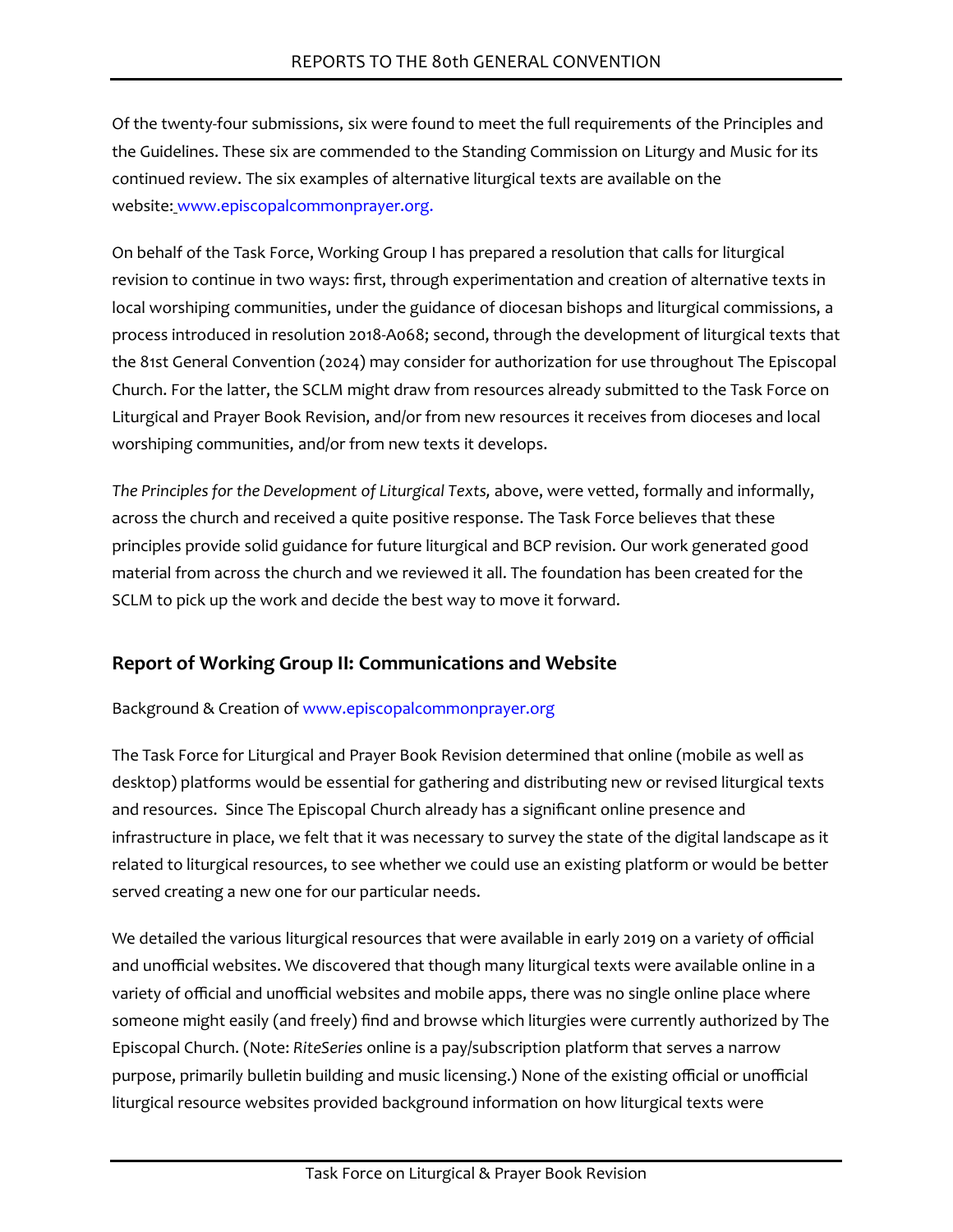authorized. In many cases, authorized liturgical texts and resources were side-by-side with unauthorized texts and resources without distinction. Some of the available liturgical material was out of date. There were also inaccuracies and errors in terms of sources and whether something was official and/or authorized or not. For more detailed information, see *Addendum: Survey of Episcopal Liturgies available online (as of April 30, 2019)*, which may be found at [www.episcopalcommonprayer.org.](http://www.episcopalcommonprayer.org/)

We determined that there was no single, official, free, access point for browsing and comparing liturgies and liturgical resources authorized for use by The Episcopal Church. We did not originally intend to build a website that provided a library of authorized liturgical resources, but we felt that it was impossible to consider liturgical and Prayer Book revision without first having a clear understanding of which liturgies were already authorized for use in The Episcopal Church.

We created and built [www.episcopalcommonprayer.org,](http://www.episcopalcommonprayer.org/) which we hoped could serve as the single, official access point for all authorized liturgies and liturgical resources and include information on how each liturgy is authorized by General Convention.

In the short time that [www.episcopalcommonprayer.org](http://www.episcopalcommonprayer.org/) has been online, it has become evident that there is not broad understanding of which liturgies are already authorized for use in The Episcopal Church. The site has proven a valuable resource for Episcopalians and others who desire to see how we as a church craft and authorize our common liturgical resources. It is evident that there is a wealth of authorized liturgical material that is presently underutilized. Having everything in one place makes it far easier to see where and in what ways revision is necessary.

# **Content of [www.EpiscopalCommonPrayer.org](http://www.episcopalcommonprayer.org/)**

The "Home" page of www.episcopalcommonprayer.org serves as the communications hub of the Task Force with links to and information about:

- Mandating Resolution 2018-A068
- Task Force Membership and Meeting Materials
- Documents drafted by the Task Force and made available for review by the wider church.

2018-A068 resolved: "That our liturgical revision take into consideration the use of emerging technologies which provide access to a broad range of liturgical resources." Following that mandate [www.episcopalcommonprayer.org](http://www.episcopalcommonprayer.org/) includes: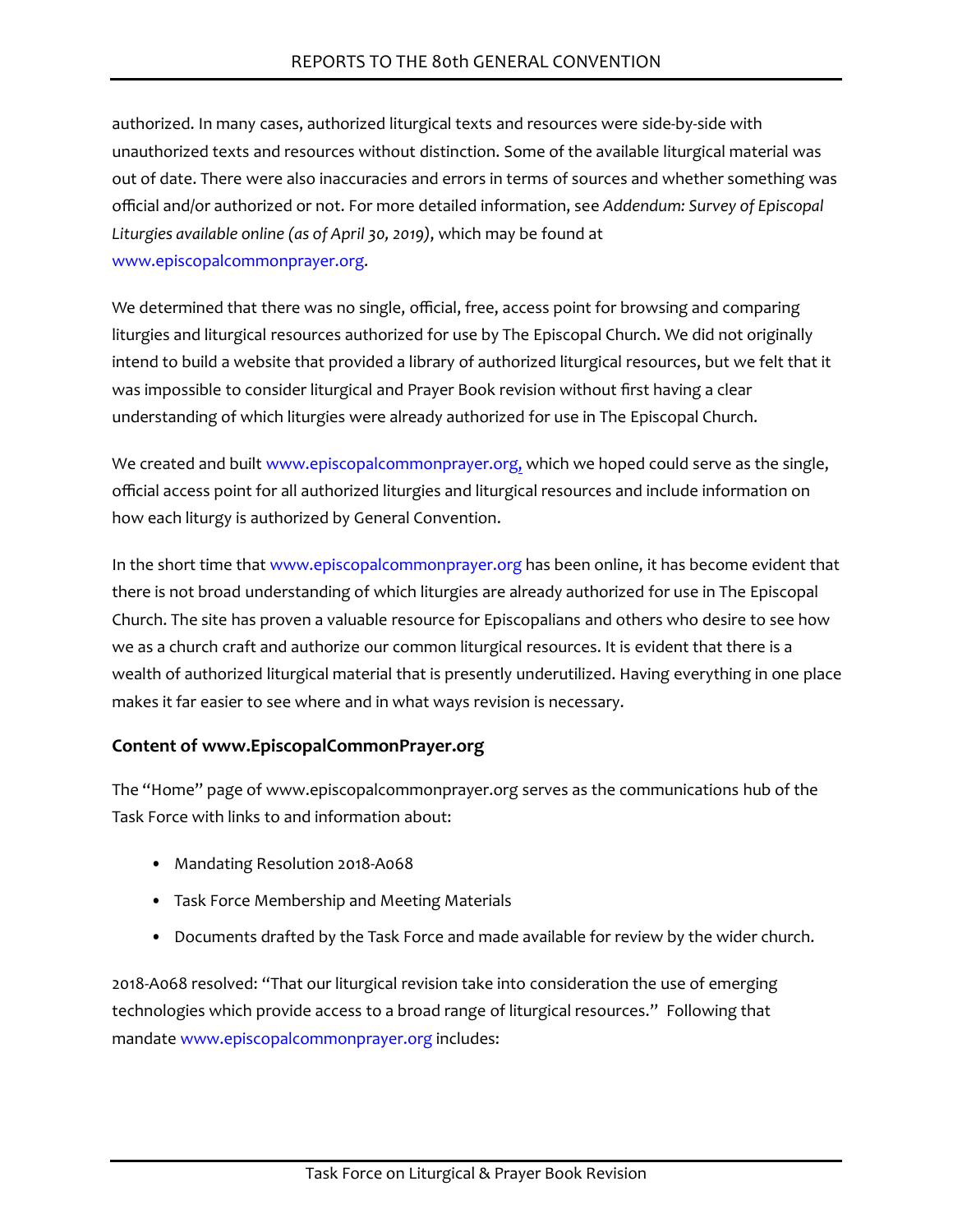- An "Existing Liturgies" page with a list of every known existing liturgical text or resource currently authorized for use by The Episcopal Church. This page includes a link to official digital and hard copies (when available) of every known existing liturgical text or resource authorized in The Episcopal Church. We intentionally did not link to secondary booksellers or unofficial websites: for example, the 1928 BCP, which is authorized for limited use, is not available from Church Publishing and no PDF has been published or made available by TEC.
- An "FAQ" page with relevant information about how each liturgy or resource is authorized is provided alongside the text or resource. A link to the full Act of General Convention from the Archives is also provided.
- A "Links" page linking to a wide variety of liturgical material available from various Episcopal Church resources – some official and some unofficial.

2018-A068 resolved: "That bishops engage worshiping communities in experimentation and the creation of alternative texts to offer to the wider church, and that each diocese be urged to create a liturgical commission to collect, reflect, teach and share these resources with the TFLPBR."

Following that mandate [www.episcopalcommonprayer.org](http://www.episcopalcommonprayer.org/) includes:

- A "Submissions" page where any person or liturgical commission can submit liturgical material to the Task Force for review.
- A "Diocesan Liturgical Commissions" page listing which dioceses are known or not known to have created liturgical commissions.

# **Future use of [www.EpiscopalCommonPrayer.org](http://www.episcopalcommonprayer.org/)**

2018-A068 resolved "That our methodology be one of a dynamic process for discerning common worship, engaging all the baptized, while practicing accountability to The Episcopal Church;" and the Task Force believes that [www.episcopalcommonprayer.org](http://www.episcopalcommonprayer.org/) can fulfill that mandate by serving as:

- The single, official access point for all authorized liturgies and liturgical resources with up to date and accurate information on how each liturgy is authorized by General Convention;
- As the hub for receiving and reviewing alternate liturgical material.

We recommend that Standing Commission on Liturgy and Music oversee and maintain the website, and we offer the following guide on how the website can continue and grow:

• The site is divided, clearly into two distinct sections: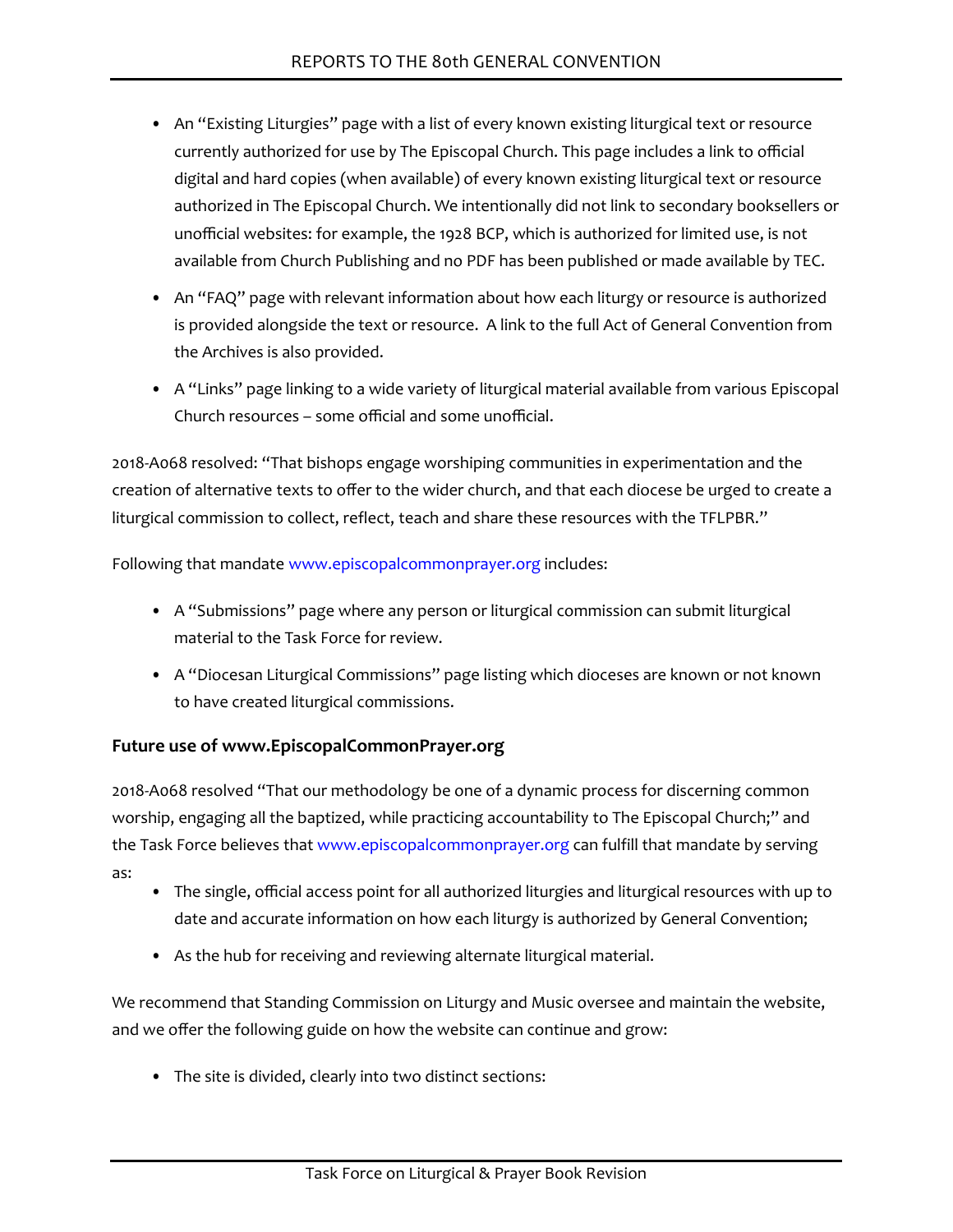- **AUTHORIZED LITURGIES**: The site should maintain an up to date list of existing liturgies (in English and other languages) and how they are authorized by The Episcopal Church.
	- This list should include links to digital versions of these liturgies as well as links to each Act of Convention authorizing the liturgy.
	- We envision a more dynamic version of these liturgies than simply linking to PDFs, and hope that in addition to providing the PDFs, all authorized liturgies could eventually be available in a more user-friendly HTML format.
- **LITURGICAL REVISION & EXPERIMENTATION:** The site provides a platform where new liturgical material can be submitted from and reviewed by the wider church
	- Authorized versions of Principles for New Liturgical Texts and Expansive & Inclusive Language Guidelines, and/or similar resources should be available and easily accessible to guide how liturgical texts might be crafted;
	- The Submissions Page should continue as a conduit for the wider church to pass on material to the SCLM for review and consideration;
	- Not yet authorized and alternate liturgies that the SCLM seeks to make available for review or for use in some way can be published on the site – it is essential that these liturgies be kept and marked as distinct from authorized liturgies
- The whole of the website, together with all liturgical materials and information, should be available in English, Spanish, French, and Haitian Kreole, following the principles of dynamic equivalence.
- The SCLM should consider forming a subcommittee to oversee, build, and maintain the website.
- Membership on the subcommittee should include:
	- The Chair of the SCLM or an authorized deputy who is a member of the SCLM;
	- The Custodian of the Standard Book of Common Prayer;
	- At least one other SCLM member;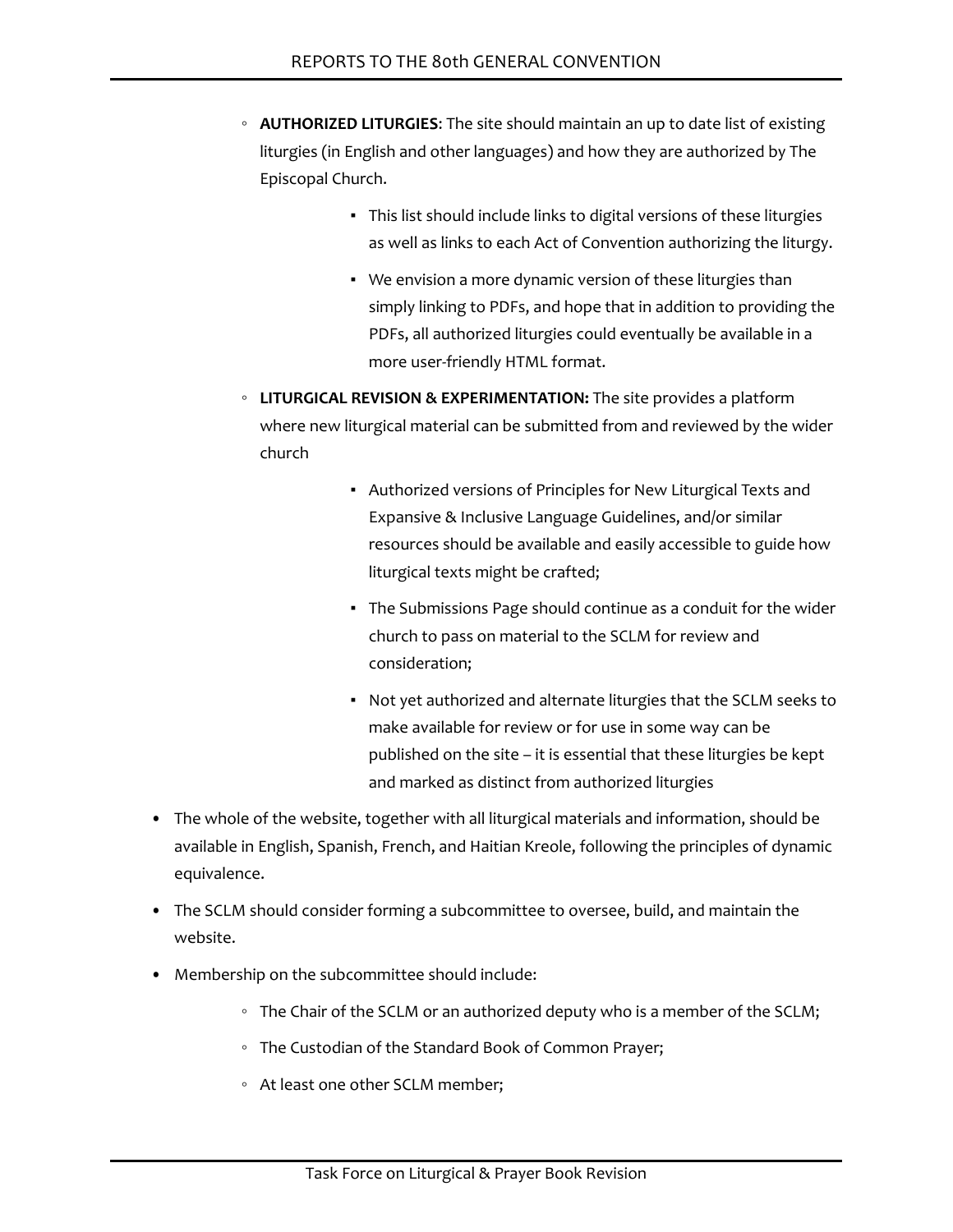- The Secretary of General Convention or an authorized deputy of the Secretary;
- An officer or deputy from Church Publishing
- At least two volunteers chosen from the many gifted coders and website designers in The Episcopal Church.

#### **Cost of Maintaining [www.EpiscopalCommonPrayer.org](http://www.episcopalcommonprayer.org/)**

There is broad misunderstanding that building and maintaining a website – even a complex one – is an expensive enterprise. This is not the case. Most of our congregations run their own websites with limited budgets, and there are numerous unofficial, yet excellent, liturgical resource websites run by Episcopalians/Anglicans (see the Links section of [www.episcopalchurch.org](http://www.episcopalchurch.org/)). One skill set that we are not lacking is gifted coders who understand and love liturgy. There are nominal fees for hosting a website and domain name registration (under \$100 a year).

[www.episcopalchurch.org](http://www.episcopalcommonprayer.org/) was built and is currently maintained by a subcommittee of the Task Force who all have other full-time jobs and church responsibilities. A subcommittee with volunteers who understand basic coding and web maintenance can certainly continue to maintain it.

A resolution pertaining to the continuance of this website may be found in the resolutions section of this report.

# **Report of Working Group III: Constitution and Canons Review**

#### **Introduction**

The charge to the Working Group on Constitution and Canons Review is found in the seventh Resolve of Resolution 2018-A068:

*Resolved, That the TFLPBR in consultation with the Standing Commission on Structure, Governance, Constitution and Canons is directed to propose to the 80th General Convention revisions to the Constitution and Canons to enable The Episcopal Church to be adaptive in its engagement of future generations of Episcopalians, multiplying, connecting, and disseminating new liturgies for mission, attending to prayer book revision in other provinces of the Anglican Communion;*

This Working Group (III) received guidance from these proposed principles developed by *Working Group I: Seek Receive, Review* and from the fuller discussions of the Task Force: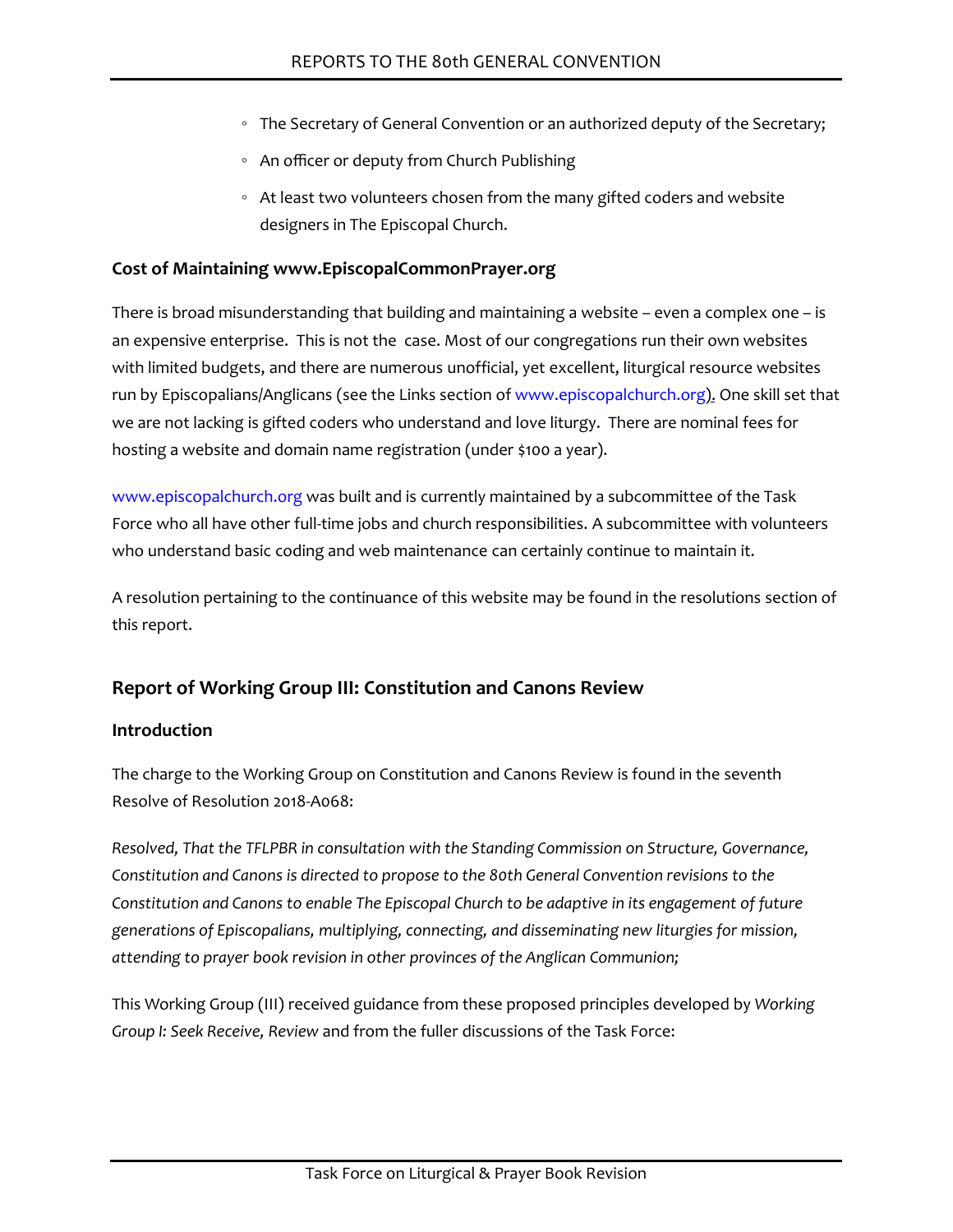- That the 1979 Book of Common Prayer is the foundation and model for common prayer and liturgical development in The Episcopal Church.
- That the primary platform for our authorized liturgies be digital and online organized according to the shape of the 1979 BCP - thus allowing for the authorization of more material than is possible within the limits of a printed book (with printed books remaining as an option).
- That we continue the requirement of approval by two consecutive General Conventions for authorized rites included in the Book of Common Prayer of The Episcopal Church, and that we encourage the further development of alternative rites for use.

Achieving these principles guided the Working Group's review of and the drafting of proposed changes to the Constitution and Canons as presented in the resolutions section of this report.

Moving the Church's perception of what the Book of Common Prayer looks like - from printed to published, from printed book form to online and digital platforms, from "first class" and "second class" liturgies, and from time-locked forms to evolving forms – took up much of the Working Group's discussion and consideration. It is often said that the Constitution and Canons follow change in the Church, rather than lead it. Hence, amending the Constitution and Canons is often a chase to catch up to the winds of change as they move across the Church. Without knowing where the work of Prayer Book revision will lead, the proposed resolutions to amend the Constitution and Canons rather build upon the work and direction of the Standing Commission on Liturgy and Music, its 2018 Blue Book Report, and Resolution 2018-A063, *amending Article X of the Constitution: to expand the Church's repertoire of authorized liturgical rites through trial use and supplemental liturgies.*

# **Constitution Article X**

The 79th General Convention adopted Resolution 2018-A063 on first reading, amending Constitution Article X to authorize the use of alternative and additional liturgies to supplement the Book of Common Prayer, by following the procedure for adoption by any one meeting of the General Convention. The Task Force endorses this amendment and recommends that the 80th General Convention adopt it on second reading.

*Working Group III on Constitution and Canons Review* is proposing additional amendments to Constitution Article X, summarized as follows:

• Reorganizes the existing text for clarity and updates terminology;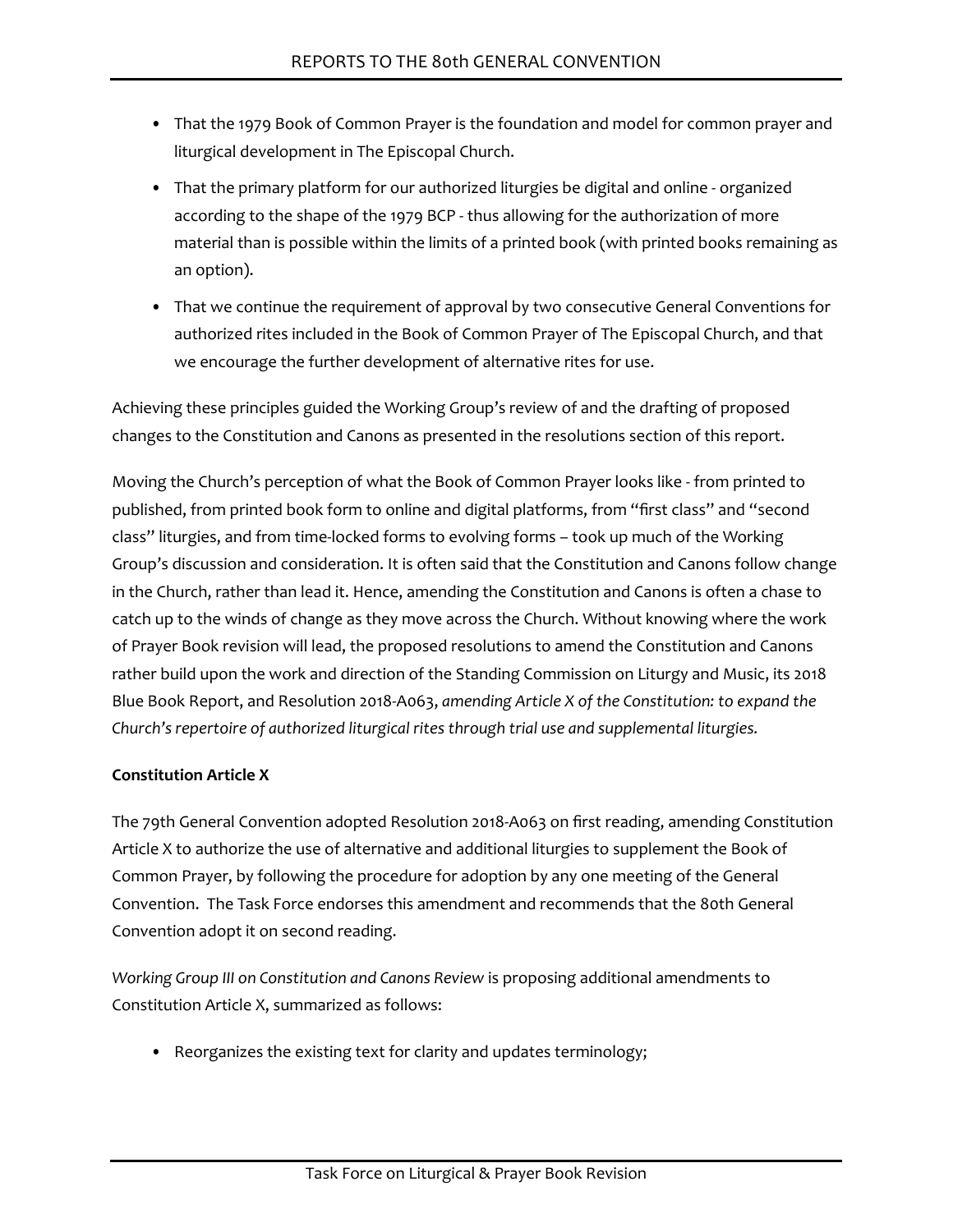- Adds a statement that expresses the Task Force's understanding of the Book of Common Prayer;
- Makes clear that liturgies proposed to General Convention must come with a recommendation from the Standing Commission on Liturgy and Music; and
- Numbers the paragraphs for ease of reference and citation.

### **Canons Amendments**

The second resolution proposes canonical changes to reflect and implement the proposed amendments to Constitution Article X. *The Canon changes would not be acted upon until the 81st General Convention (2024) when passage of the amended Article X would be adopted on second reading, but are included here to inform General Convention's consideration.*

The proposed canonical amendments may be summarized as follows:

- Changing language implying methods of publishing the Book of Common Prayer, such as changing "copy" to "text" or "edition" as context requires;
- Making clear that the same standards for publication apply to all liturgies, such as certification by the Custodian and the method for addressing typographical errors;
- Clarifying accountability for directives of the Canons, such as who is charged with carrying out the described action.

# **Working Group IV: Liturgical Revision and Creation**

*Working Group IV: Liturgical Revision and Creation* was organized with two main tasks before it: (1) to identify aspects of our present corpus of liturgical materials that are in need of revision, modification, or fully authorized alternatives; and (2) to identify the ritual needs of communities within the church that have need for rites that to do presently exist, whether of a pastoral, missional, cultural sort.

To begin its work, the Working Group cast an interpretation of 2018-A068 that was adopted by the whole Task Force as a statement of agreed principles. (See above)

Members of *Working Group IV: Liturgical Revision and Creation* also worked with members of the Standing Commission on Liturgy and Music, and members-at-large of the Task Force, to create a proposed set of guidelines to steer the use inclusive and expansive language as liturgical revision and creation continues. These guidelines have been agreed upon by both the Task Force and the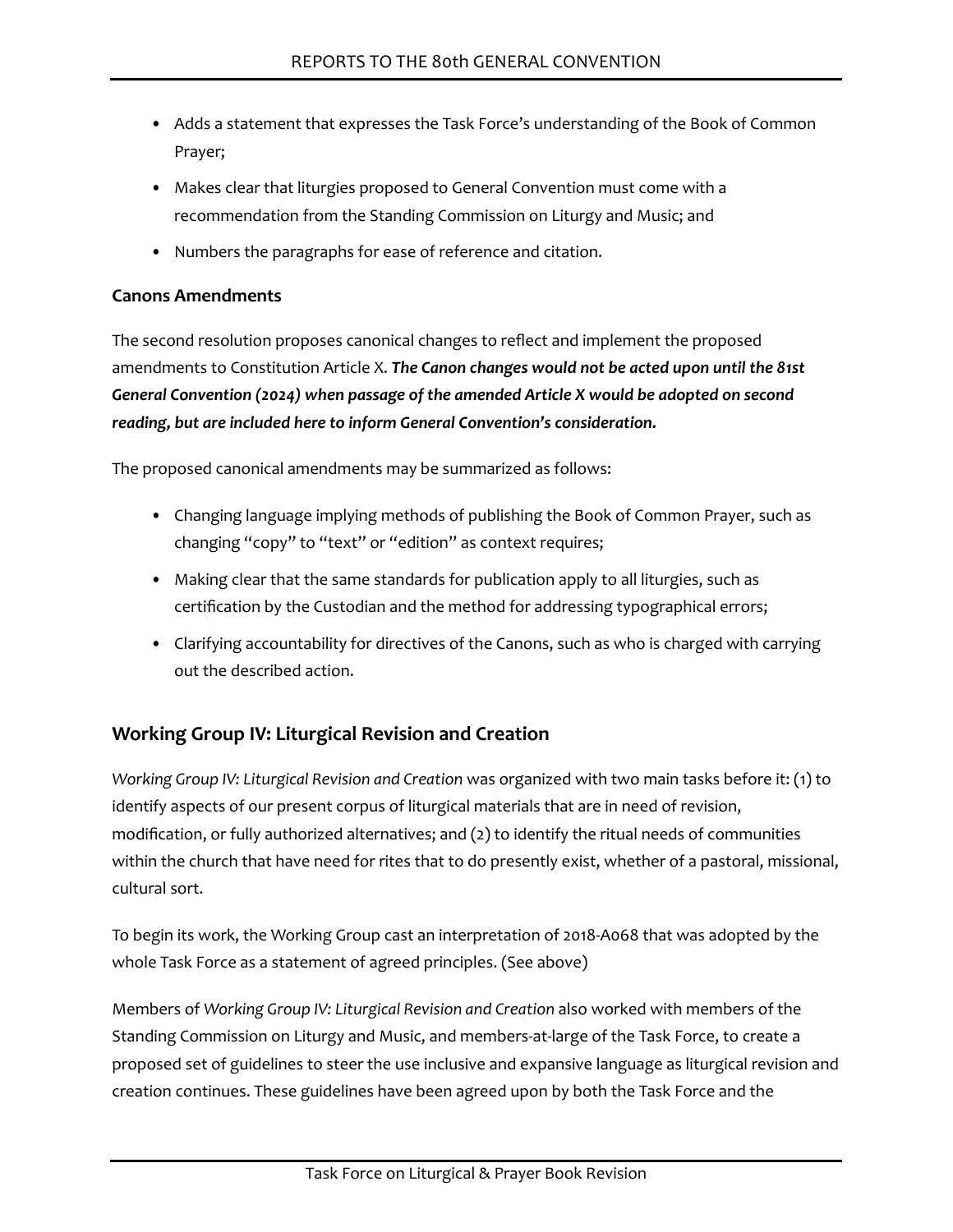Standing Commission on Liturgy and Music and are jointly commended to the 80th General Convention for adoption as the working document on liturgical language. These guidelines are consonant with the principles set forth in 2018-A068. The text is as follows:

# **Guidelines for Expansive and Inclusive Language**

#### *Introduction*

<span id="page-20-0"></span>Language is a gift of God. God is one who speaks. God calls all creation into being and gives people language as a way of responding to God and forming community.<sup>[\(8\)](#page-24-7)</sup>

- In the context of God-given human freedom, languages develop as cultural products of humanity.
- Language, while a gift of God, is damaged, finite, and limited. Language has been used for good and for ill throughout the history of the church and the world.
- Development of liturgical language must enlist the skills of scholars, poets, linguists, musicians, and cultural specialists.

We seek to maximize rather than erase language from our liturgical lexicon.

• Language matters. It shapes our sense of reality, and through language we forge and maintain our relationships with God and one another.

*Expansive Language:* Expansive language seeks to tell as much truth about God as we can, utilizing the full range of language available to us. It does not displace traditional language for God, but uses additional metaphors. Of course, no human language can contain God. Even so, our theologies of creation, Incarnation, and Resurrection affirm that the material world, including language, is a means to understand God in a more faithful way.<sup>[\(9\)](#page-24-8)</sup>

<span id="page-20-1"></span>*Inclusive Language:* Our language often has built-in biases that exclude and harm some persons. When exclusive language is used, we fall short of our calling to respect all who are created in the image of God. By using inclusive language for humanity, we respect the dignity of every human being and we affirm our faith in "the communion of saints" as expressed in the Apostles' Creed.<sup>[\(10\)](#page-24-9)</sup>

<span id="page-20-2"></span>*Metaphorical Language:* Words and images matter. They shape our perceptions; they can make the difference between forging trust or creating distance. Language changes and grows as the church grows in its understanding and embrace of diverse groups of people.

• The purpose of liturgy is to worship God.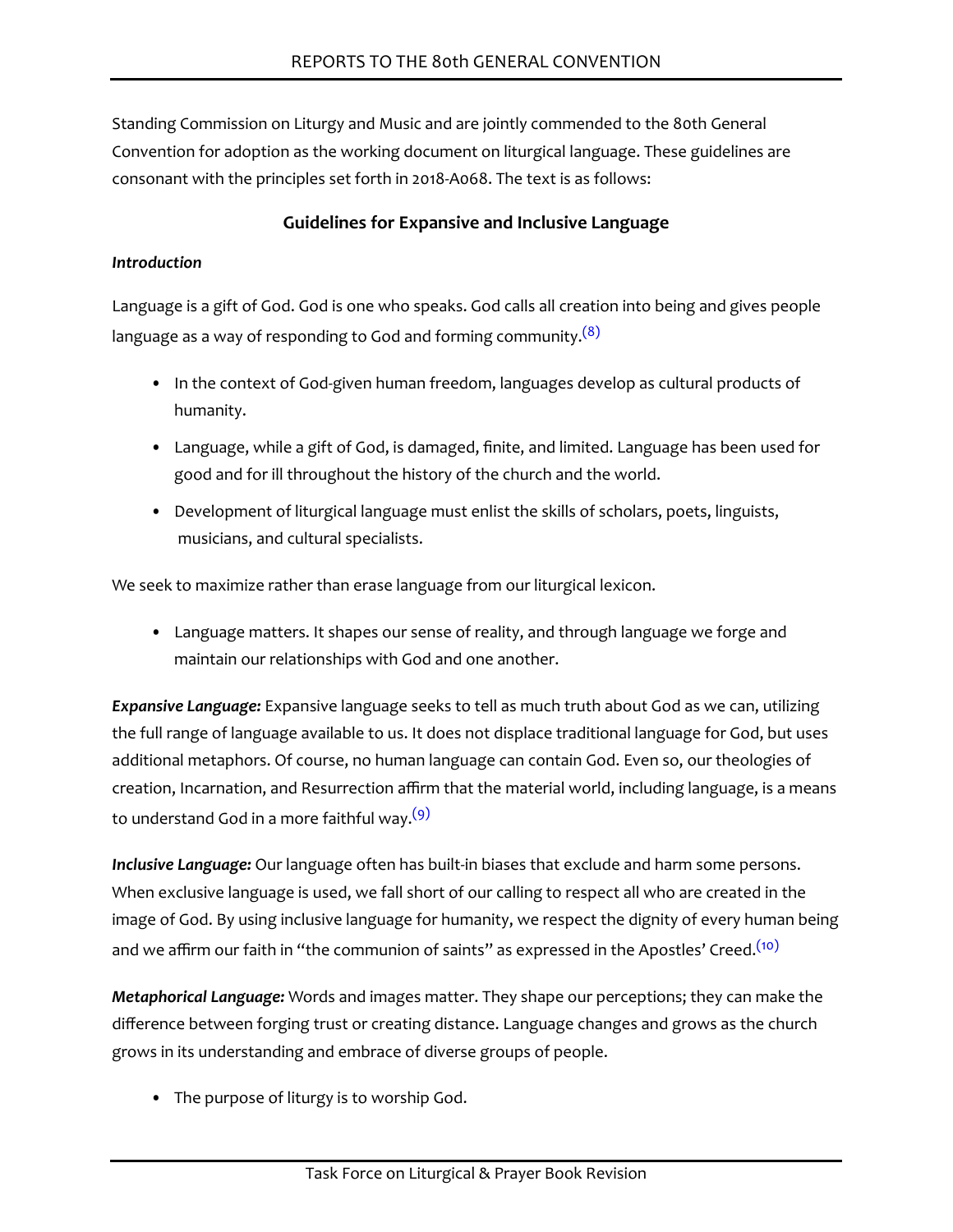- Worship in The Episcopal Church is not formulated in a vacuum.
- Ecumenical agreements and historical formulations, particularly for Baptism, Eucharist, and Ministry, are important norms in the work of liturgical revision and creation.<sup>[\(11\)](#page-24-10)</sup>
- <span id="page-21-0"></span>• Liturgical language about Jews should avoid supersessionism and avoid the assumption that the assembly comprises only Gentile Christians.
- The church worships in many languages. The principles outlined in this document are primarily for use in English. Dynamic translations of inclusive and expansive language will require their own application of these principles.

#### *LANGUAGE ABOUT/FOR GOD*

#### *Expansive Language*

<span id="page-21-1"></span>The church continually draws from the vocabulary of the Scriptures, expanding the treasury of language and images in order to proclaim the fullness of the triune God.<sup>[\(12\)](#page-24-11)</sup>

We aim to expand language for God (names, metaphors) that has not been included in our current liturgical language, maximizing/multiplying our liturgy's language for God.

This includes but is not limited to, drawing language/verbal pictures from Scripture and from the 2,000-year-old textual deposit of Christian liturgy and theology.

- As the church expands its liturgical language for God, it should attend to imagery that has resonated with different Christians communities, in different times, places, and cultural landscapes.
- The church recognizes that the Old Testament/Hebrew Scriptures constitutes a majority of our Scripture; i.e., we ought not always default to language drawn from the New Testament.
- We seek language for God that implicitly acknowledges that all of humanity is created in the image of God, being mindful in particular of the ways that gendered language for God can sometimes imply otherwise.

Liturgical revision/expansion recognizes that any single given prayer is part of a larger liturgical whole; no single prayer need bear the entire burden for expanding God-language.

It is especially important that principal liturgies (Holy Baptism and Holy Eucharist, Liturgies of the Word, the Psalter) engage expansive language.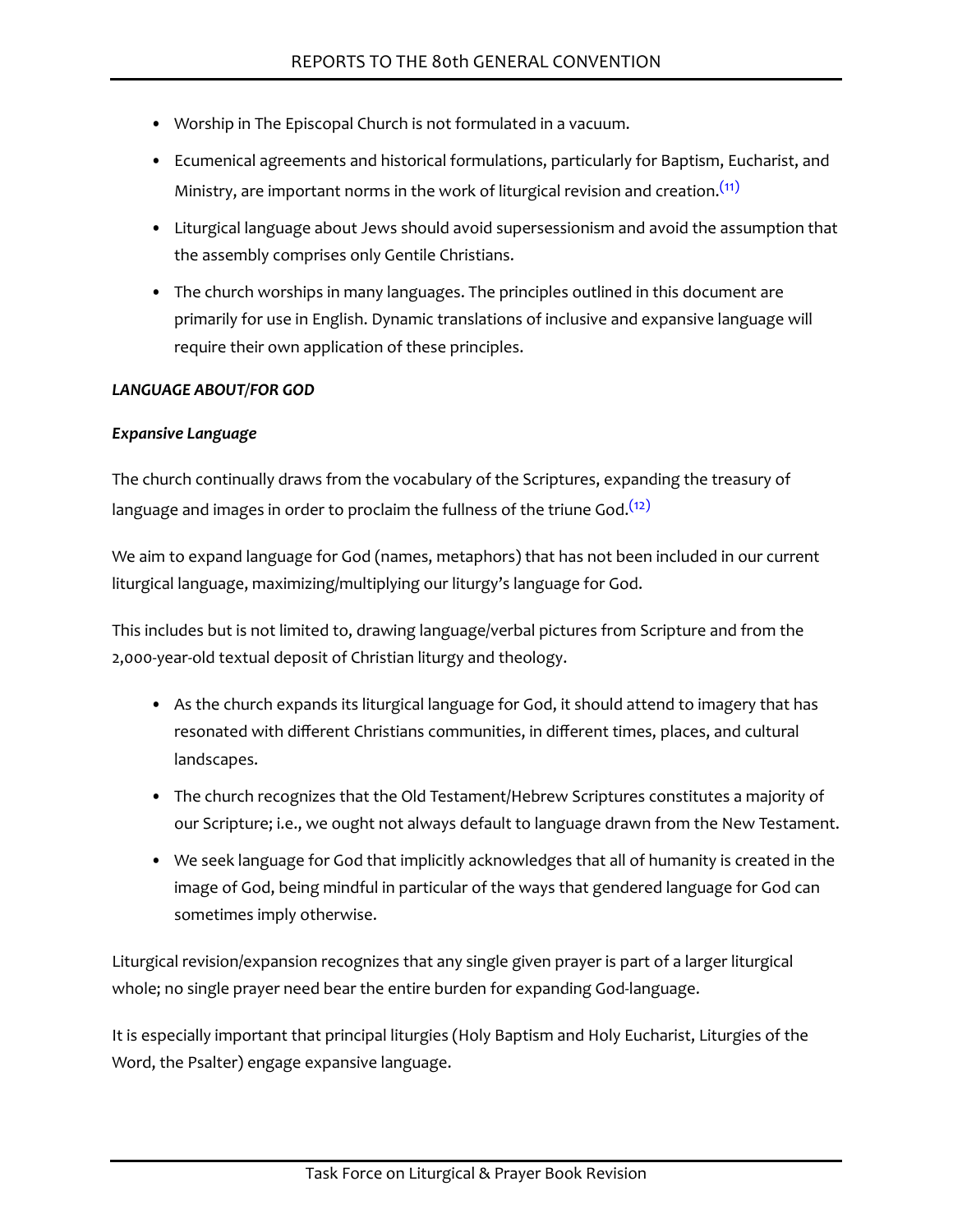• As we seek such language in principal liturgies, we attend to earlier liturgies that have offered expanded images, e.g. the font as the womb of the church. $(13)$ 

<span id="page-22-0"></span>Liturgists ought not presume that there is only one pronoun for God.

We understand that in using language about God, multiple goods (ethical goods, moral goods, pastoral goods, theological goods, historical goods etc.) are in play, and sometimes these are in tension with each other. Those who craft prayers seek to attend to the assembly, the Bible, creedal statements, etc., and when, in the work of new liturgy, the demands of one of those is in tension with the demands of another, we acknowledge the tension and allow it to be generative.

#### *LANGUAGE ABOUT/FOR HUMANITY*

#### *Inclusive Language*

- Liturgical language for persons should reflect the diversity of all humankind.
- Liturgical language needs to recognize the history and lived experience of each community and the rich diversity that is present in those communities.
- All worshiping communities deserve to name themselves and have their names be honored. For example, a congregation may prefer to be called a church for the "deaf" rather than "hearing-impaired."
- Prayers and liturgies should strive to avoid instances of cultural appropriation that are insensitive and even experienced as violent to the original culture. When communities do use prayers drawn from other cultures, such use should be sensitive to the original meaning and context.
- As much as possible, it is important to avoid binaries as standing for the whole of humanity. For example, "brothers and sisters" may exclude those who are gender non-binary.

#### *LANGUAGE NOT REFERRING TO GOD OR HUMANITY*

#### *Metaphorical Language* (e.g. light, hearing, seeing, standing etc.)

Those crafting liturgies ought to be attentive to ways liturgical language may have an implicit politics, may unintentionally arrange power, or may imply an anthropology in ways that contradict the Baptismal Covenant.

- e.g., Light vs Darkness, Sight vs Blindness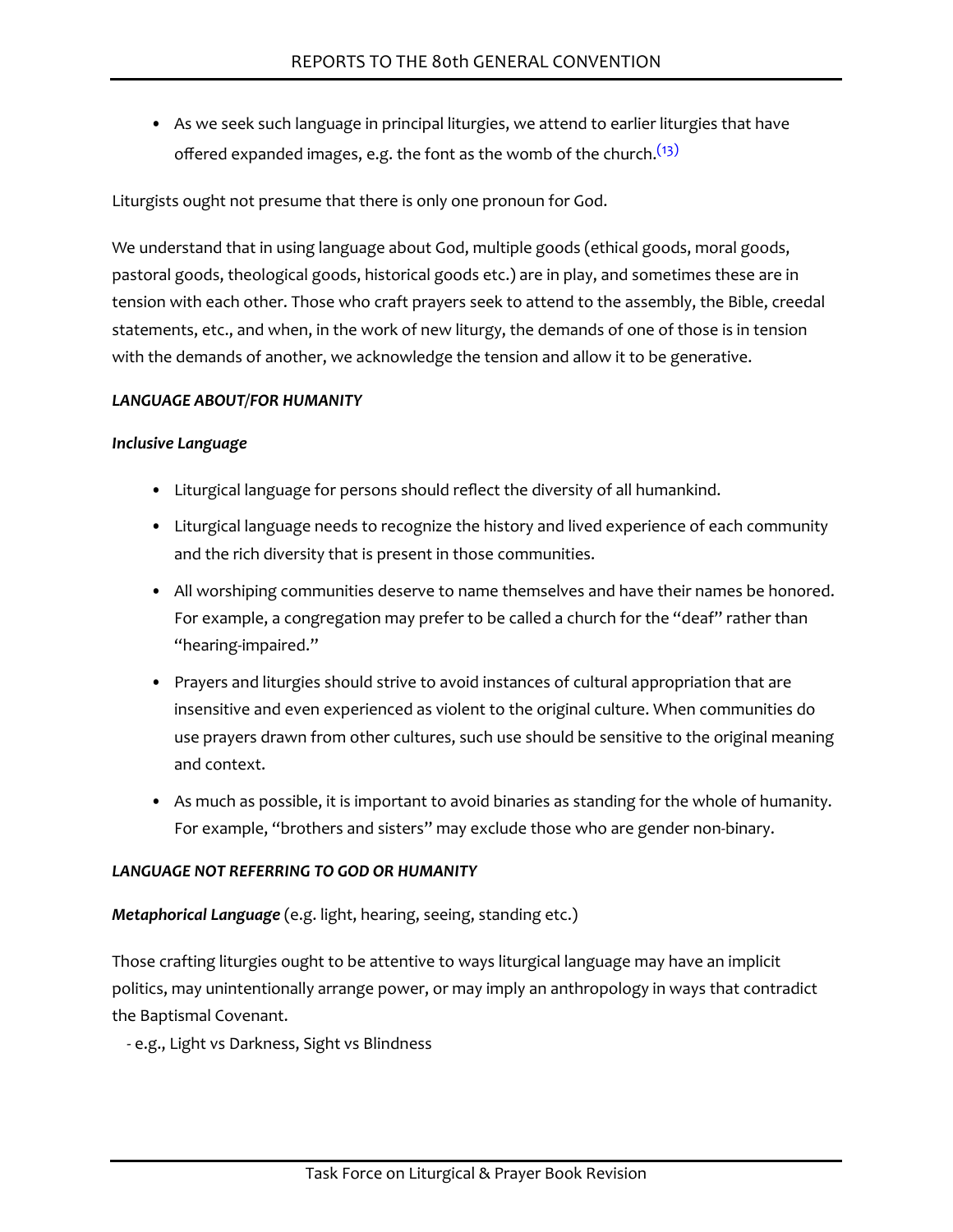#### *CONCLUSION*

<span id="page-23-2"></span><span id="page-23-1"></span><span id="page-23-0"></span>The transcendent God, who is at the heart of our liturgy and worship, "surpasses all human understanding." $(14)$  Our language of worship therefore points to and evokes the mystery of God –God whom we cannot fully comprehend or completely imagine, and yet God who is revealed to us in words and images conveyed across "family, language, people, and nation." $(15)$  The Church's liturgical language is by its nature transcultural, contextual, countercultural, and cross-cultural.<sup>[\(16\)](#page-24-15)</sup> And the Church's liturgical language is biblical, drawing on the stories and images of Scripture. Through expansive, inclusive and metaphorical language, the Church aims to participate in the mysterious abundance of God, and to speak to God in language that might delight the One who delightedly created diversity and abundance.

# **A FINAL WORD**

The Task Force for Liturgical and Prayer Book Revision has completed the work assigned to it and offers our efforts to the 80th General Convention for consideration. We particularly commend the documents reviewed in our report that are recommended to the Convention to guide this work going forward: *Common Prayer: Worship in The Episcopal Church; Principles to Guide the Development of Liturgical Texts;* and *Guidelines for Expansive and Inclusive Language.*

We are grateful for the privilege of having served our church in this way and we look forward to encouraging the work of liturgical and prayer book revision to enrich our common prayer across the increasingly broad and diverse spectrum of the church.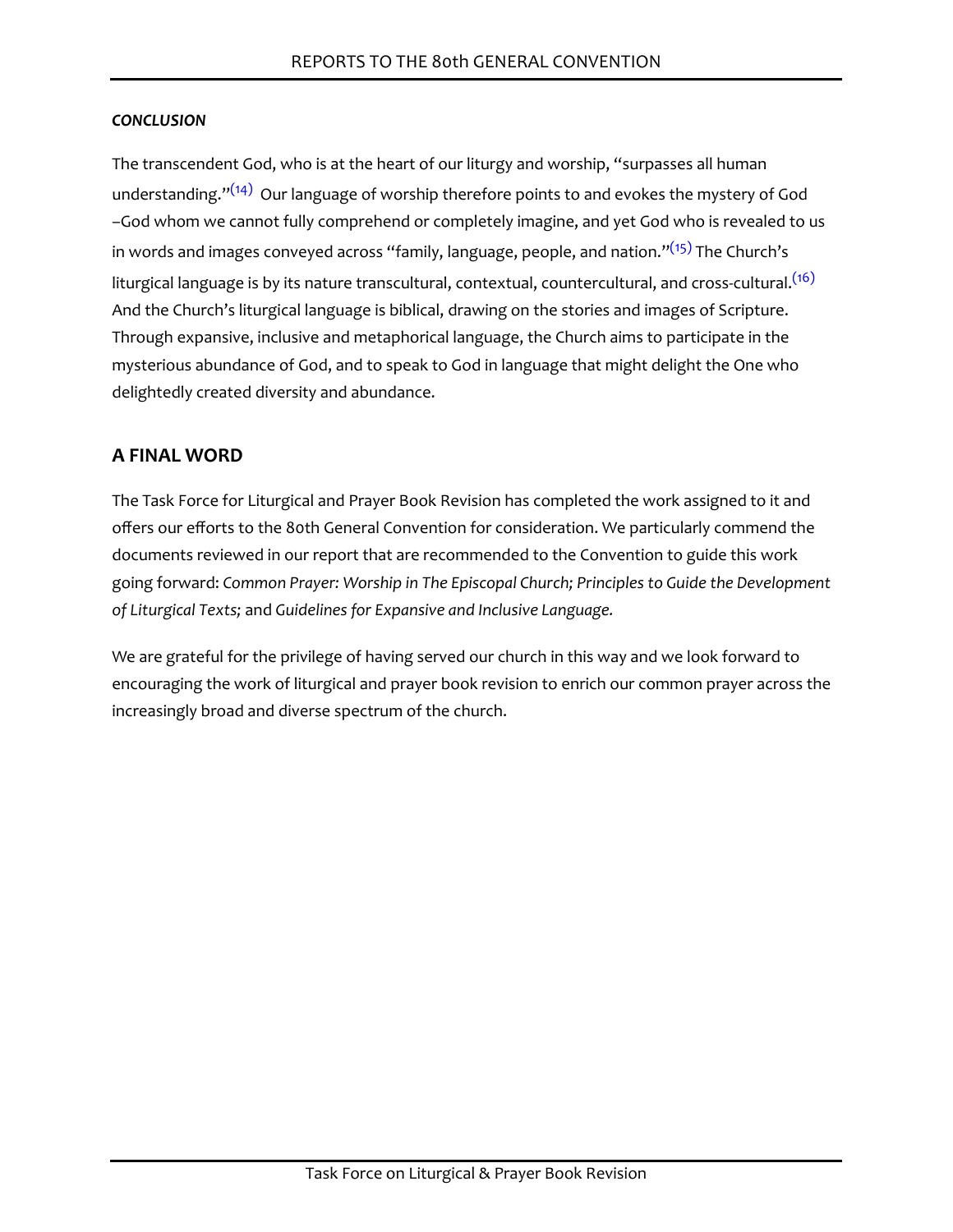#### **End Notes**

<span id="page-24-0"></span>[\(1\)](#page-6-0) "Principles for Evaluating Liturgical Materials," I Will Bless You and Your will be a Blessing, Liturgical Resources 1, revised and expanded (New York: Church Publishing, 2015) 229.

<span id="page-24-1"></span>[\(2\)](#page-6-1) International Anglican Liturgical Consultations: A Review: [https://www.anglicancommunion.org/](https://www.anglicancommunion.org/media/120963/IALC-Review.pdf) [media/120963/IALC-Review.pdf](https://www.anglicancommunion.org/media/120963/IALC-Review.pdf) . For more about the International Anglican Liturgical Consultation, see <https://anglicancommunion.org/theology/liturgy.aspx>

<span id="page-24-2"></span>[\(3\)](#page-6-2) An Outline of the Faith, BCP 1979, 853-54.

<span id="page-24-3"></span>[\(4\)](#page-7-0) BCP 1979, 877.

<span id="page-24-4"></span>[\(5\)](#page-8-0) Lutheran World Federation, Nairobi Statement, [https://worship.calvin.edu/resources/resource-library/](https://worship.calvin.edu/resources/resource-library/nairobi-statement-on-worship-and-culture-full-text) [nairobi-statement-on-worship-and-culture-full-text](https://worship.calvin.edu/resources/resource-library/nairobi-statement-on-worship-and-culture-full-text) quotations in this section are from the Nairobi Statement. For an Anglican perspective, see International Anglican Liturgical Consultations: A Review, 4-8.

<span id="page-24-5"></span>[\(6\)](#page-9-0) International Anglican Liturgical Consultations: A Review, 8-9.

<span id="page-24-6"></span>[\(7\)](#page-9-1) "The Structure of the Eucharist," in Our Thanks and Praise: The Eucharist in Anglicanism Today,ed. David R. Holeton (Toronto, Ontario: Anglican Book Centre, 1998) 284.

<span id="page-24-7"></span>[\(8\)](#page-20-0) Borrowed/adapted from the ELCA "Principles for Worship": [https://download.elca.org/ELCA%20Resource%](https://download.elca.org/ELCA%20Resource%20Repository/Principles_for_Worship.pdf) [20Repository/Principles\\_for\\_Worship.pdf](https://download.elca.org/ELCA%20Resource%20Repository/Principles_for_Worship.pdf)

<span id="page-24-8"></span>[\(9\)](#page-20-1) Borrowed/adapted from the University of the South School of Theology, "Language Matters" (Advent 2018).

<span id="page-24-9"></span>[\(10\)](#page-20-2) Borrowed/adapted from the University of the South School of Theology, "Language Matters" (Advent 2018).

<span id="page-24-10"></span>[\(11\)](#page-21-0) World Council of Churches Faith and Order Paper 111 (1982). [https://www.anglicancommunion.org/](https://www.anglicancommunion.org/media/102580/lima_document.pdf) [media/102580/lima\\_document.pdf](https://www.anglicancommunion.org/media/102580/lima_document.pdf)

<span id="page-24-11"></span>[\(12\)](#page-21-1) Borrowed/adapted from the ELCA "Principles for Worship": [https://download.elca.org/ELCA%20Resource%](https://download.elca.org/ELCA%20Resource%20Repository/Principles_for_Worship.pdf) [20Repository/Principles\\_for\\_Worship.pdf](https://download.elca.org/ELCA%20Resource%20Repository/Principles_for_Worship.pdf)

<span id="page-24-12"></span>[\(13\)](#page-22-0) See, e.g., Robin M. Jensen, "Mater Ecclesia and Fons Aeterna: The Church and Her Womb in Ancient Christian Tradition." in Amy-Jill Levine and Maria Mayo Robbins, eds., A Feminist Companion to Patristic Literature (New York: T & T Clark, 2008), 137-53.

<span id="page-24-13"></span>[\(14\)](#page-23-0) Philippians 4:7

<span id="page-24-14"></span>[\(15\)](#page-23-1) Revelation 7:9; Book of Common Prayer 1979 Page 94 Canticle 18

<span id="page-24-15"></span>[\(16\)](#page-23-2) "Nairobi Statement on Worship and Culture," in S. Anita Stauffer, ed., Christian Worship: Unity in Cultural Diversity (Geneva: Lutheran World Federation, 1996), 23-28.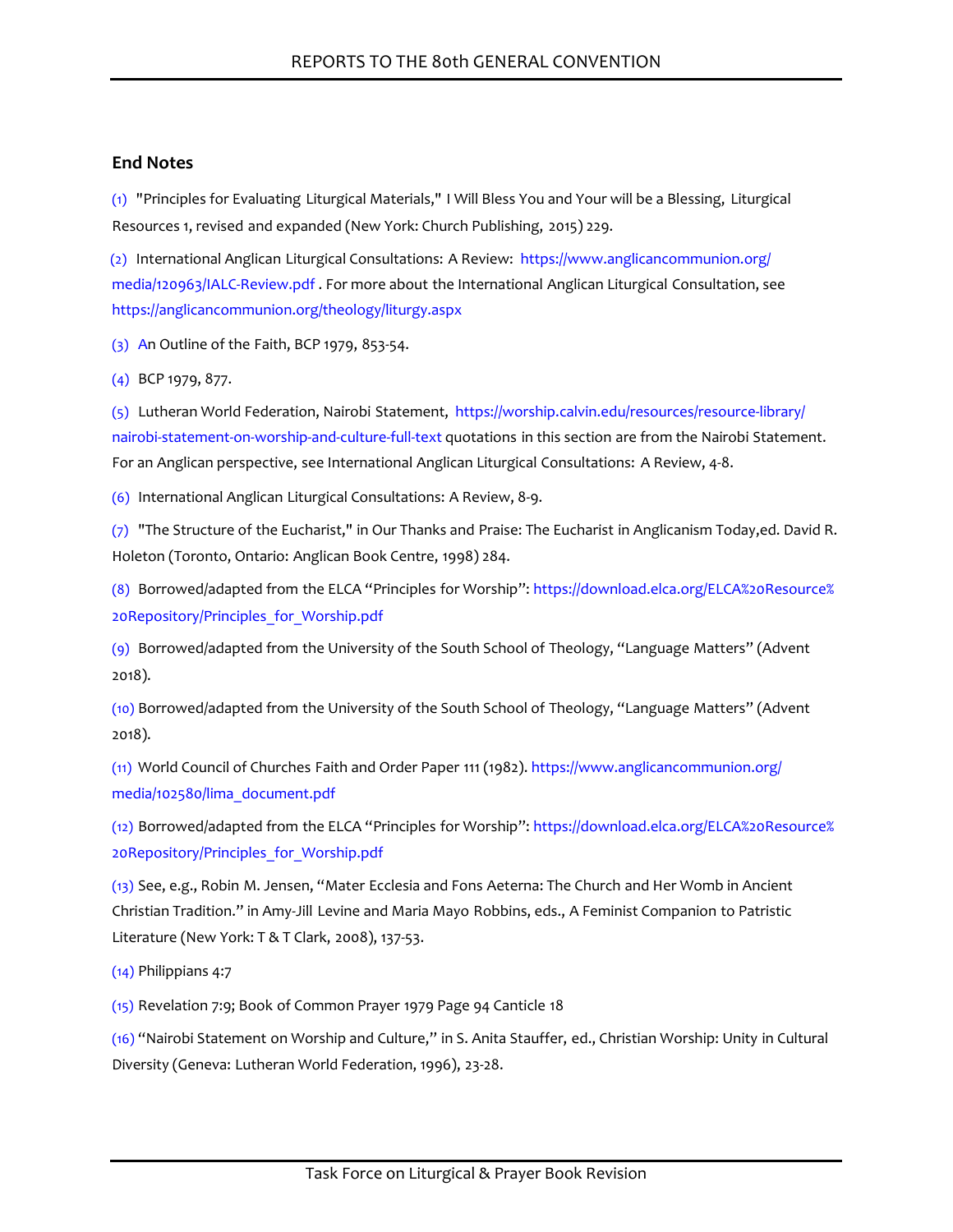# Proposed resolutions

# **A057 Continuing Liturgical and Prayer Book Revision**

*Resolved*, the House of \_\_\_\_ concurring, that the 80th General Convention direct the Standing Commission on Liturgy and Music to continue the work of liturgical and Prayer Book revision; and be it further

*Resolved*, That the 80th General Convention direct the SCLM to use in its work on liturgical and Prayer Book revision *The Principles to Guide the Development of Liturgical Texts* included in the report to the 80th General Convention (known as their "Blue Book" report) of the Task Force on Liturgical and Prayer Book Revision; and be it further

*Resolved*, That bishops continue to engage worshiping communities in experimentation and the creation of alternative texts to offer to the wider church, and diocesan liturgical commissions collect and share these resources with the SCLM; and be it further

*Resolved,* That the 80th General Convention direct the SCLM to review materials submitted to the Task Force on Liturgical and Prayer Book Revision and the recommendations of that Task Force regarding those materials; and be it further

*Resolved*, That the 80th General Convention direct the SCLM to present to the 81st General Convention liturgical texts for optional and/or trial use in the ongoing process of liturgical and Prayer Book revision.

# EXPLANATION

In Resolution 2018-A068, the 79th General Convention created a Task Force on Liturgical and Prayer Book Revision, called for bishops to engage worshiping communities in experimentation and the creation of alternative texts to offer to the wider church, and urged each diocese to create a liturgical commission to collect these resources and share them with the Task Force. To guide this work, the Task Force developed a set of liturgical principles rooted in Anglican tradition as received and interpreted in the 1979 Book of Common Prayer. During the triennium, the Task Force received a number of liturgical texts, which it evaluated in light of the liturgical principles.

This resolution returns responsibility for liturgical and Prayer Book revision to the Standing Commission on Liturgy and Music (SCLM). It directs the Commission to use the principles in the ongoing work of revision. The Task Force has made recommendations about the liturgical resources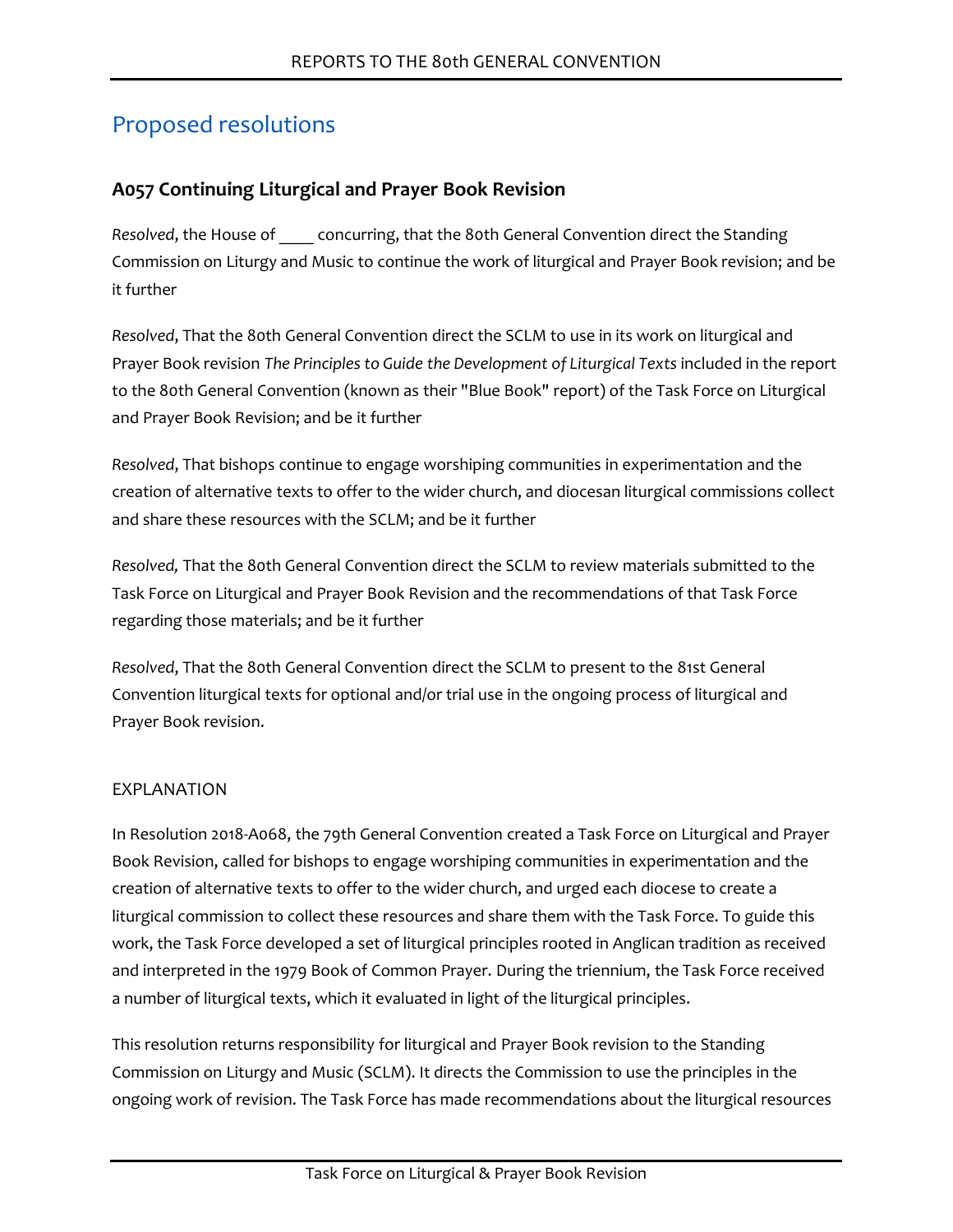it received during the triennium, and this resolution directs the SCLM to review those recommendations.

This resolution also calls for liturgical revision to continue in two ways: first, through experimentation and creation of alternative texts in local worshiping communities, under the guidance of diocesan bishops and liturgical commissions, a process introduced in Resolution 2018-A068; second through development of liturgical texts that the 81st General Convention can consider for authorization for use throughout The Episcopal Church. For the latter, the SCLM might draw from resources already submitted to the Task Force on Liturgical and Prayer Book Revision, and/or from new resources it receives from dioceses and local worshiping communities, and/or from new texts it develops.

# **A058 Resolution on Official Liturgical Website for The Episcopal Church**

*Resolved,* the House of \_\_\_\_ concurring, that the 80th General Convention establish www.episcopalcommonprayer.org, which is already owned by the DFMS, as the official liturgical website of The Episcopal Church; and be it further

*Resolved,* that www.episcopalcommonprayer.org continue to include a complete list of and links to official digital copies and hard copies of all liturgies authorized for use in The Episcopal Church; and be it further

*Resolved,* that www.episcopalcommonprayer.org continue to include a summary of and link to the relevant Act of Convention authorizing each liturgy; and be it further

*Resolved,* that www.episcopalcommonprayer.org continue to include a distinct area for submitting new/alternate liturgical material from the wider church; and be it further

*Resolved*, that www.episcopalcommonprayer.org continue to include a distinct area for reviewing new/alternate liturgical material; and be it further

*Resolved,* that www.episcopalcommonprayer.org include other relevant liturgical resources and materials as determined by the Standing Commission on Liturgy and Music; and be it further

*Resolved,* that the Standing Commission on Liturgy and Music oversee and maintain www.episcopalcommonprayer.org; and be it further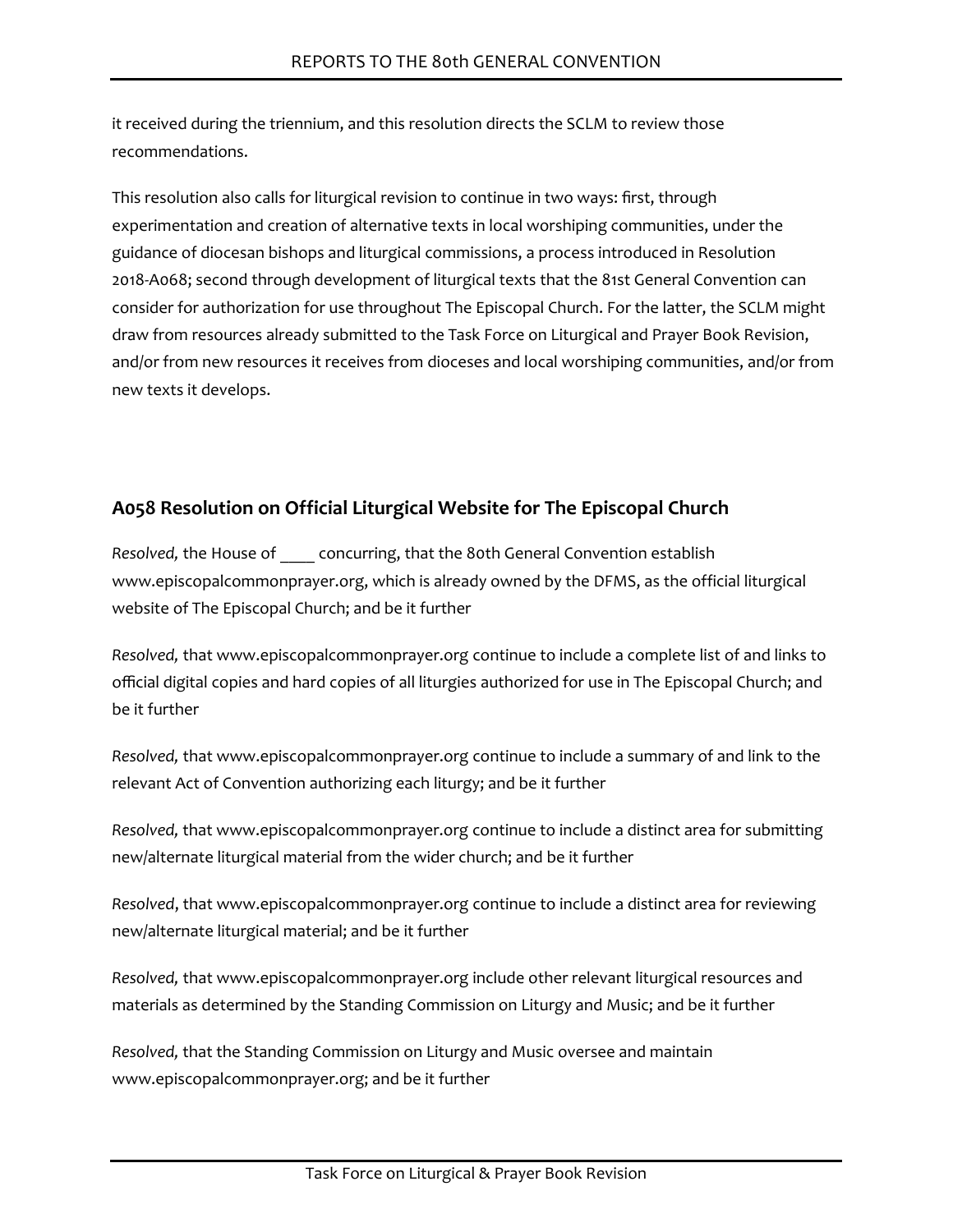*Resolved*, that the Standing Commission on Liturgy and Music form a subcommittee to maintain operation of www.episcopalcommonprayer.org whose membership shall include: The Chair of the SCLM or an authorized deputy who is a member of the SCLM; The Custodian of the Standard Book of Common Prayer; at least one other SCLM member; The Secretary of General Convention or an authorized deputy of the Secretary; A representative from Church Publishing; At least two volunteers chosen by the chair of the SCLM from among the many gifted coders and website designers in The Episcopal Church; and be it further

*Resolved,* that the 80th General Convention amend Canon I.1.2.n.2 to add a new subsection:

x. *Oversee and maintain the official liturgical website of The Episcopal Church through a subcommittee whose members shall include the Chair of the SCLM or an authorized deputy who is a member of the SCLM; the Custodian of the Standard Book of Common Prayer; at least one other SCLM member; the Secretary of General Convention or an authorized deputy of the Secretary; a representative from the publisher affiliated with the Church Pension Fund; at least two members with skill in website design and coding, to be appointed by the Chair of the SCLM.*

#### EXPLANATION

The Task Force for Liturgical and Prayer Book Revision determined that online (mobile as well as desktop) platforms would be essential for gathering and distributing new or revised liturgical texts and resources. Since The Episcopal Church already has a significant online presence and infrastructure in place, we felt that it was necessary to survey the state of the digital landscape as it related to liturgical resources to see whether we could use an existing platform or would be better served creating a new one for our particular needs.

We detailed the various liturgical resources that were available in early 2019 on a variety of official and unofficial websites. We discovered that though many liturgical texts were available online in a variety of official and unofficial websites and mobile apps, there was no single online place where someone might easily (and freely) find and browse which liturgies were currently authorized by The Episcopal Church. (Note: *RiteSeries* online is a pay/subscription platform that serves a narrow purpose, primarily bulletin building and music licensing.) None of the existing official or unofficial liturgical resource websites provided background information on how liturgical texts were authorized. In many cases authorized liturgical texts and resources were side-by-side with unauthorized texts and resources without distinction. Some of the available liturgical material was out of date. There were also inaccuracies and errors in terms of sources and whether something was official and/or authorized or not. For more detailed information, see Addendum: Survey of Episcopal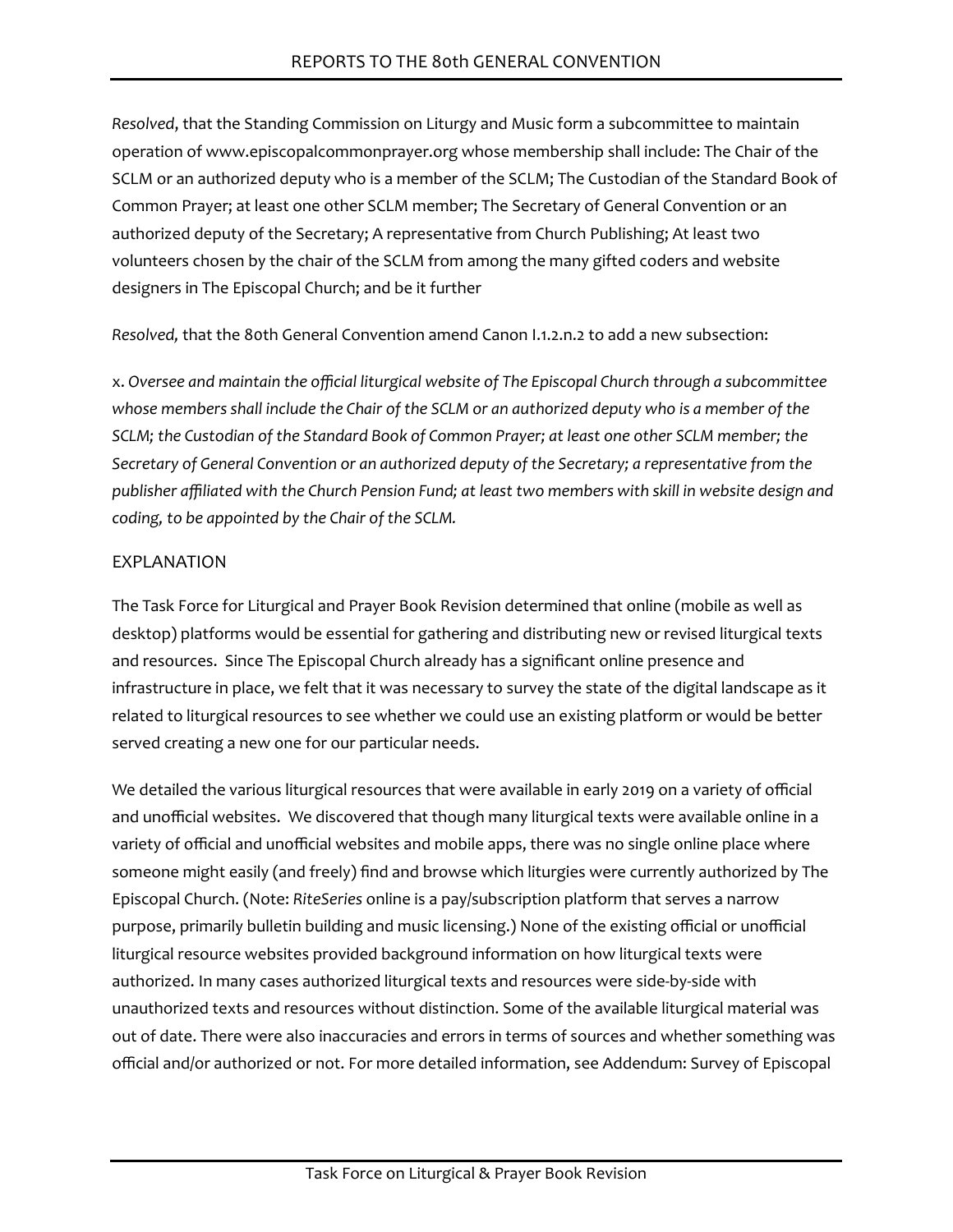Liturgies available online (as of April 30, 2019), which may be found at [www.episcopalcommonprayer.org](https://www.episcopalcommonprayer.org/).

We determined that there was no single, official, free, access point for browsing and comparing liturgies and liturgical resources authorized for use by The Episcopal Church. We did not originally intend to build a website that provided a library of authorized liturgical resources, but we felt that it was impossible to consider liturgical and Prayer Book revision without first having a clear understanding of which liturgies were already authorized for use in The Episcopal Church.

We created and built [www.episcopalcommonprayer.org,](https://www.episcopalcommonprayer.org/) which we hoped could serve as the single, official access point for all authorized liturgies and liturgical resources and include information on how each liturgy is authorized by General Convention.

# **A059 Amend Article X of the Constitution of The Episcopal Church (First Reading)**

*Resolved,* the House of \_\_\_\_ concurring, that the 80th General Convention of The Episcopal Church amend Article X of the Constitution of The Episcopal Church as follows:

*Sec. 1.* The Book of Common Prayer, as now established or hereafter amended by the authority of this Church *the General Convention*, shall be in use in all the Dioceses of this Church. *The Book of Common Prayer is understood to be those liturgical forms authorized by the General Convention as provided for in Section 2 of this Article.* No alteration thereof or addition thereto shall be made unless the same shall be first proposed in one regular meeting of the General Convention and by a resolve thereof be sent within six months to the Secretary of the Convention of every Diocese, to be made known to the Diocesan Convention at its next meeting, and be adopted by the General Convention at its next succeeding regular meeting by a majority of all Bishops, excluding retired Bishops not present, of the whole number of Bishops entitled to vote in the House of Bishops, and by a vote by orders in the House of Deputies in accordance with Article I, Sec. 5, except that concurrence by the orders shall require the affirmative vote in each order by a majority of the Dioceses entitled to representation in the House of Deputies.

*Sec. 2. No alteration of or amendment or addition to the Book of Common Prayer shall be made unless the General Convention approve the same on first reading in one regular meeting of the General Convention and, by resolve so directing, be sent by the Secretary of the General Convention to the Secretary of the Convention of every Diocese, to be made known to the Diocesan Convention at its next regular meeting, and be adopted on second reading without alteration by the General Convention at its*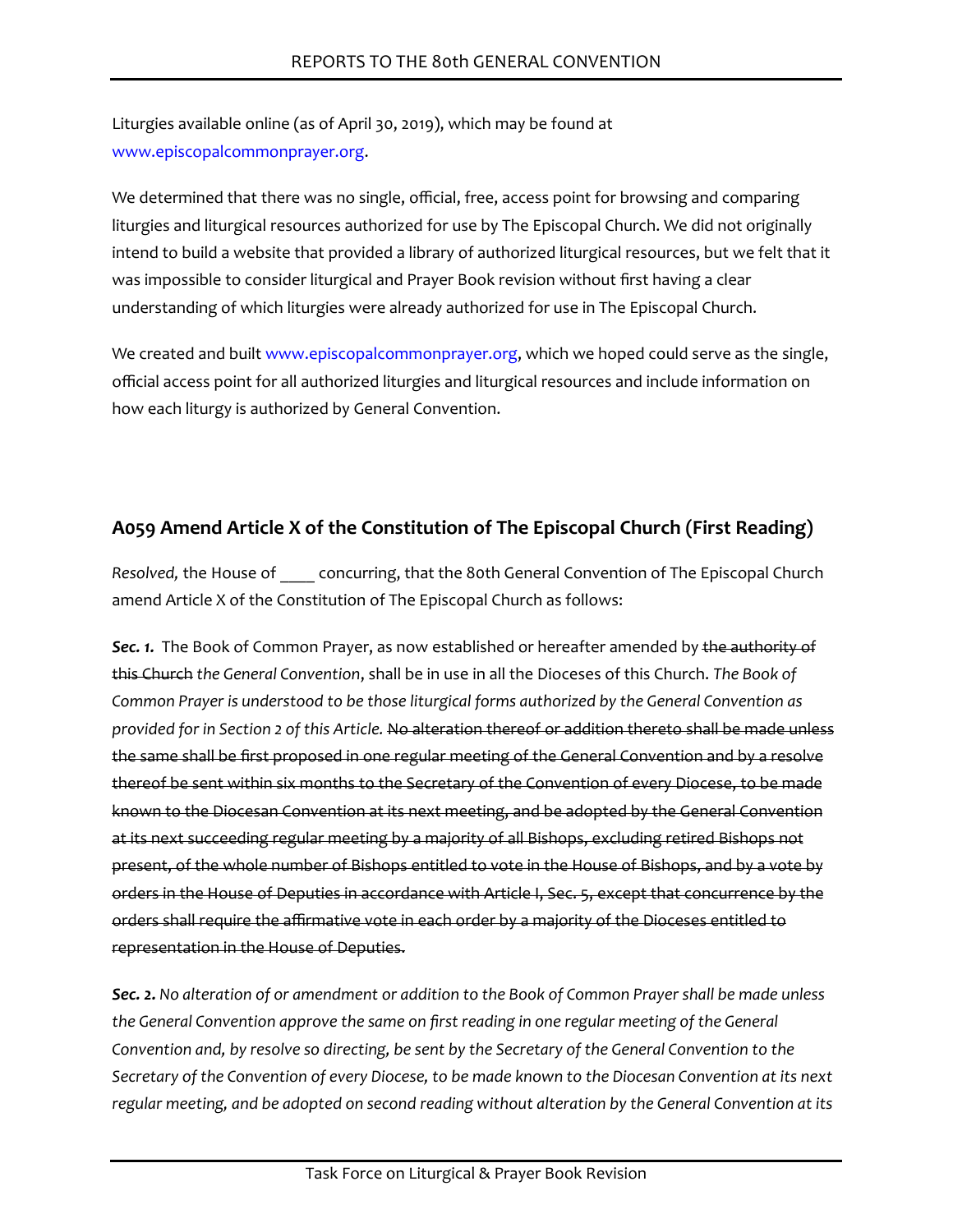*next succeeding regular meeting by a majority of all Bishops, excluding retired Bishops not present, of the whole number of Bishops entitled to vote in the House of Bishops, and by an affirmative vote by orders in the House of Deputies in accordance with Art. I, Sec. 5 of this Constitution, except that concurrence in the affirmative by the orders shall require the affirmative vote in each order by a majority of the Dioceses entitled to representation in the House of Deputies.*

*Sec. 3.* But notwithstanding anything herein above contained, t*T*he General Convention may, at any one meeting, by a majority of the whole number of the Bishops entitled to vote in the House of Bishops, and by a majority of the Clerical and Lay Deputies of all the Dioceses entitled to representation in the House of Deputies, voting by orders as previously set forth in this Article:

(a) Amend the Table of Lessons and all Tables and Rubrics relating to the Psalms.

(b) Authorize for trial use throughout this Church, as an alternative at any time or times to *such revisions of or alternatives to the established* Book of Common Prayer, *in whole or in part, as may be proposed from time to time by the Standing Commission on Liturgy and Music, and implemented according to the directives of the General Convention.* or to any section or Office thereof a proposed revision of the whole Book or of any portion thereof, duly undertaken by the General Convention.

*(c) Authorize for use throughout this Church, as provided by Canon, alternative and additional liturgies to supplement those provided in the Book of Common Prayer.*

**Sec. 4.** And *provided* that *nNothing in this Article shall be construed as restricting the authority of* the Bishops of this Church to take such order as may be permitted by the Rubrics of the Book of Common Prayer or by the Canons of the General Convention for the use of special forms of worship *within their jurisdiction.*

# EXPLANATION

General Convention Resolution 2018-A068 directed the Task Force on Liturgical and Prayer Book Revision to propose to the 80th General Convention revisions to the Constitution and Canons "to enable The Episcopal Church to be adaptive in its engagement of future generations of Episcopalians, multiplying, connecting, and disseminating new liturgies for mission, attending to prayer book revision in other provinces of the Anglican Communion."

The proposed draft revision of Article X reorganizes the text for clarity of language and structure; incorporates the text of Resolution 2018-A063, passed on first reading and pending for second reading; and responds to the expressed yearning for inclusive language and expansive imagery for